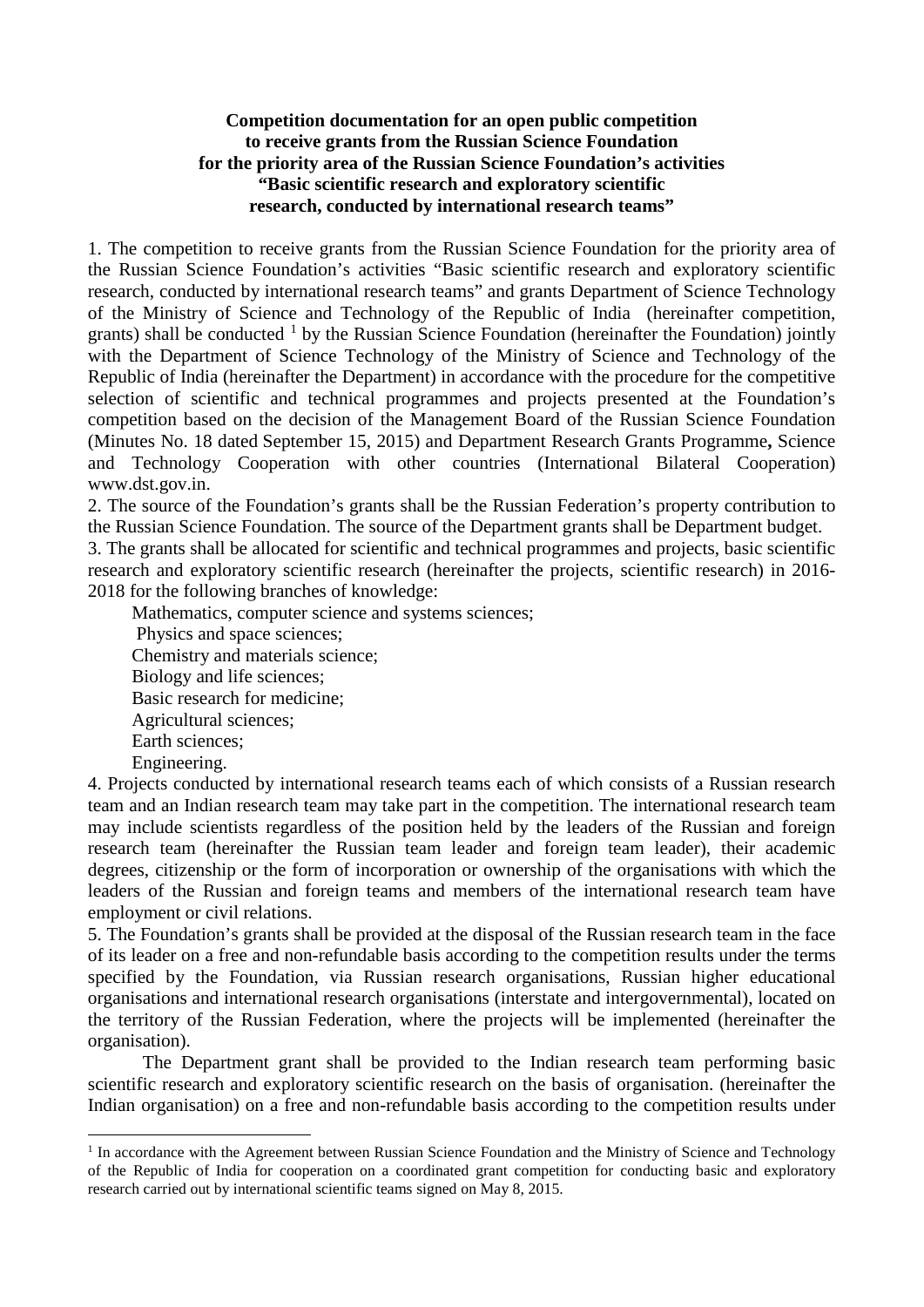the terms of Department Research Grants Programme, Science and Technology Cooperation with other countries (International Bilateral Cooperation) www.dst.gov.in.

6. The condition for the provision of a grant by the Foundation shall be the receipt by the Indian research team of a grant from the Department to implement the project. The Foundation's grant shall be discontinued in the event the Department grant is discontinued. The scope and name of the project involved in the Foundation's competition must be identical<sup>[2](#page-1-0)</sup> to the scope and name of the project involved in the Department competition.

7. The scientist who serves as the leader of a project (leader of an area of the organisation's integrated research programme) that was previously supported by the Foundation and that was not completed as of the application submission date is not eligible to be the leader of the Russian team.

8. The scientist who is in any way involved in the implementation of two or more projects (including an area of the organisation's integrated research programme) that were previously supported by the Foundation and dependent and that was not completed as of the application submission date is not eligible to be a member of the Russian research team.

9. The Russian team leader and Russian research team members may be employees of the organisation or other persons hired to implement the project who have employment  $3$  or civil

relations with the organisation over the duration of the practical implementation of the project. The Russian team leader must have employment relations<sup>[4](#page-1-2)</sup> with the organisation over the entire duration of the practical implementation of the project. The Indian team leader must have employment

relations with the Indian organisation over the entire duration of the practical implementation of the project.

10. Over the five years preceding the competition<sup>[5](#page-1-3)</sup>, the both team leaders must have at least 10 (ten) publications each in peer-reviewed Russian and foreign scientific journals indexed in the Web of Science or Scopus databases<sup>[6](#page-1-4)</sup>.

11. The size of one grant shall range from 4 (four) to 6 (six) million roubles annually<sup>[7](#page-1-5)</sup>. The size of one grant from the Department shall range up to 6 (six) million Indian rupees annually.

12. Both the Foundation and Department may alter the amount of annual funding in the event of a reduction in the size of the Russian Federation's property contribution to the Russian Science Foundation or according to a decision by the Foundation's Management Board based Project Advisory Committee on the results of an expert evaluation of the grant application, reports submitted on the implementation of the project and on the proper use of the grant by its recipient and in case of detection of improper use of the grant.

Transfer of grant from Foundation may be suspended until the organization or the leader of the Russian research team correct the violations of conditions and obligations stipulated in the Agreement.

13. Work on the project shall be performed within the framework of the document<sup>[8](#page-1-6)</sup> on scientific and technical cooperation between the organisation and Indian organisation. This document and/or appendices thereto shall identify the plan coordinated by the parties and the amount of funding for

<span id="page-1-0"></span><sup>&</sup>lt;sup>2</sup> The difference may be due solely to the project presentation form to the Foundation and DST.

<span id="page-1-1"></span><sup>&</sup>lt;sup>3</sup> The right to dispose of the Foundation grant by the leader of the Russian research team arises from the amendments (if necessary) in the labor contract with the organization in accordance with the agreement between the Russian Science Foundation, leader of the Russian research team and the organisation about the grant to conduct fundamental and exploratory research (hereinafter - Agreement), or from entering into other labour agreement with the organisation (fixed-term employment) in accordance with the Agreement.

<span id="page-1-2"></span><sup>4</sup> The location of the organization (branch of the organization) should be specified as the location of the employment of the Russian research team leader in the employment contract.

<span id="page-1-3"></span><sup>&</sup>lt;sup>5</sup> Over the period from 1 January 2010 to the publication date of the competition announcement.

<span id="page-1-4"></span><sup>6</sup> The list of publication is cited in clause 2.9 of Appendix 1.

<span id="page-1-5"></span><sup>&</sup>lt;sup>7</sup> The planned funding amount for the project is given in clause 1.8 of Appendix 1. A breach of the terms of this clause shall results in the rejection of the application at any stage.

<span id="page-1-6"></span><sup>8</sup> Letter on intentions, memorandum or agreement. The draft of the document may be submitted within the application. A breach of the terms of this clause shall result in the rejection of the application.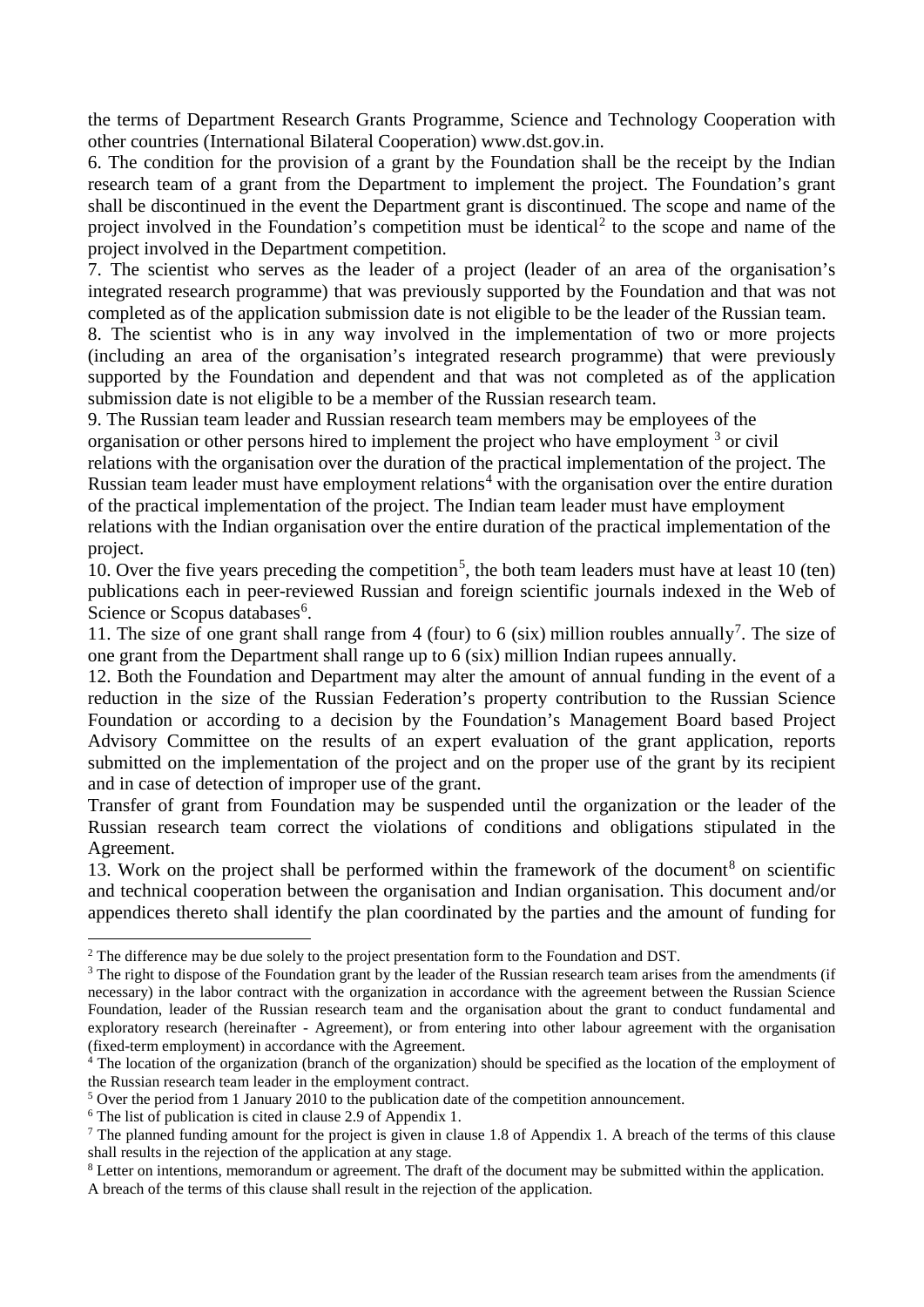scientific research, the dates for its completion, the terms of interaction as well as the distribution of work to be performed under the project between the Russian and Indian research teams.

This document and/or appendices thereto shall also regulate the procedure for the use of jointly received intellectual property and provide the ability to use for the government needs of the Russian Federation and the Republic of India of the results of intellectual activity created by the international research team when implementing the project on the basis of non-exclusive license provided by the rights holder to the state licensee.

The Foundation shall be entitled to sign an agreement (contract) on the funding of the project (hereinafter the agreement) with the competition winner only after submitting a copy of this document that has been certified by the organisation. The projects supported according with the competition results may not have sources of funding that differ from those listed above over the entire duration of the practical implementation of the project using the Foundation's grant<sup>[9](#page-2-0)</sup>.

14. The proportion of Russian research team members aged up to and including 39 years directly involved in the performance of scientific research shall be at least 50 (fifty) per cent of the total number of Russian research team members over the entire duration of the practical implementation of the project<sup>10</sup>. Each member of the Russian research team shall receive remuneration annually for work performed as part of the project's implementation. The total amount of annual remuneration for a member of the Russian research team may not exceed 30 per cent of the total annual remuneration for all members of the Russian research team<sup>11</sup>. The amount of annual remuneration for Russian research team members aged up to and including 39 years may not be less than 35 per cent of the total annual remuneration for all Russian research team members. The total number of members of the Russian research team (along with the Russian team leader) may not exceed 10 persons<sup>[12](#page-2-3)</sup>.

15. The team leader shall be entitled<sup>[13](#page-2-4)</sup> to submit only one application to take part in this competition. There shall be no restriction on the number of projects that one organisation may implement.

16. It shall not be permitted to submit to the Foundation / Department a project that is similar in scope to a project which has been concurrently submitted for the other competitions of the Foundation / Department or other research foundations or organisations (other than those specified by this competition documentation) or which is currently being implemented using the funds of foundations or organisations, a government (municipal) objective or development programmes funded by the federal budget. If these conditions are violated, the Foundation / Department shall discontinue funding for the project regardless of its stage of implementation with the simultaneous recovery of the funds paid to the grant recipient in the prescribed manner.

The project, supported by the Department, may receive funding from other sources, provided that such funding will not be bound by the obligations to third parties, except for obligations to the Indian organization founders.

17. The projects supported as a result of the competition may not contain information that constitutes a state secret or other restricted information that is to be protected in accordance with the legislation of the Russian Federation. The grant shall be discontinued if such information arises over the implementation of the project.

<span id="page-2-0"></span><sup>9</sup> Including that the projects may not be fully or partially funded as a part of a government (municipal) objective.

<span id="page-2-1"></span><sup>&</sup>lt;sup>10</sup> The members of the research team are listed in clause 1.6 of Appendix 1.

<span id="page-2-2"></span> $11$  Including guarantees established by the legislation of the Russian Federation, deductions on insurance premiums for mandatory pension insurance, for mandatory medical insurance and for mandatory social insurance in the event of temporary disability and due to maternity and for mandatory social insurance against accidents at work and occupational diseases.

<span id="page-2-3"></span><sup>&</sup>lt;sup>12</sup> The number of research team members is given in clause 1.6 of Appendix 1.

<span id="page-2-4"></span><sup>&</sup>lt;sup>13</sup> The number of other projects where he or she is declared as the member of the team but is not entitled as the leader of the project shall not be limited. A breach of the terms of this clause shall result in the rejection of the application at any stage.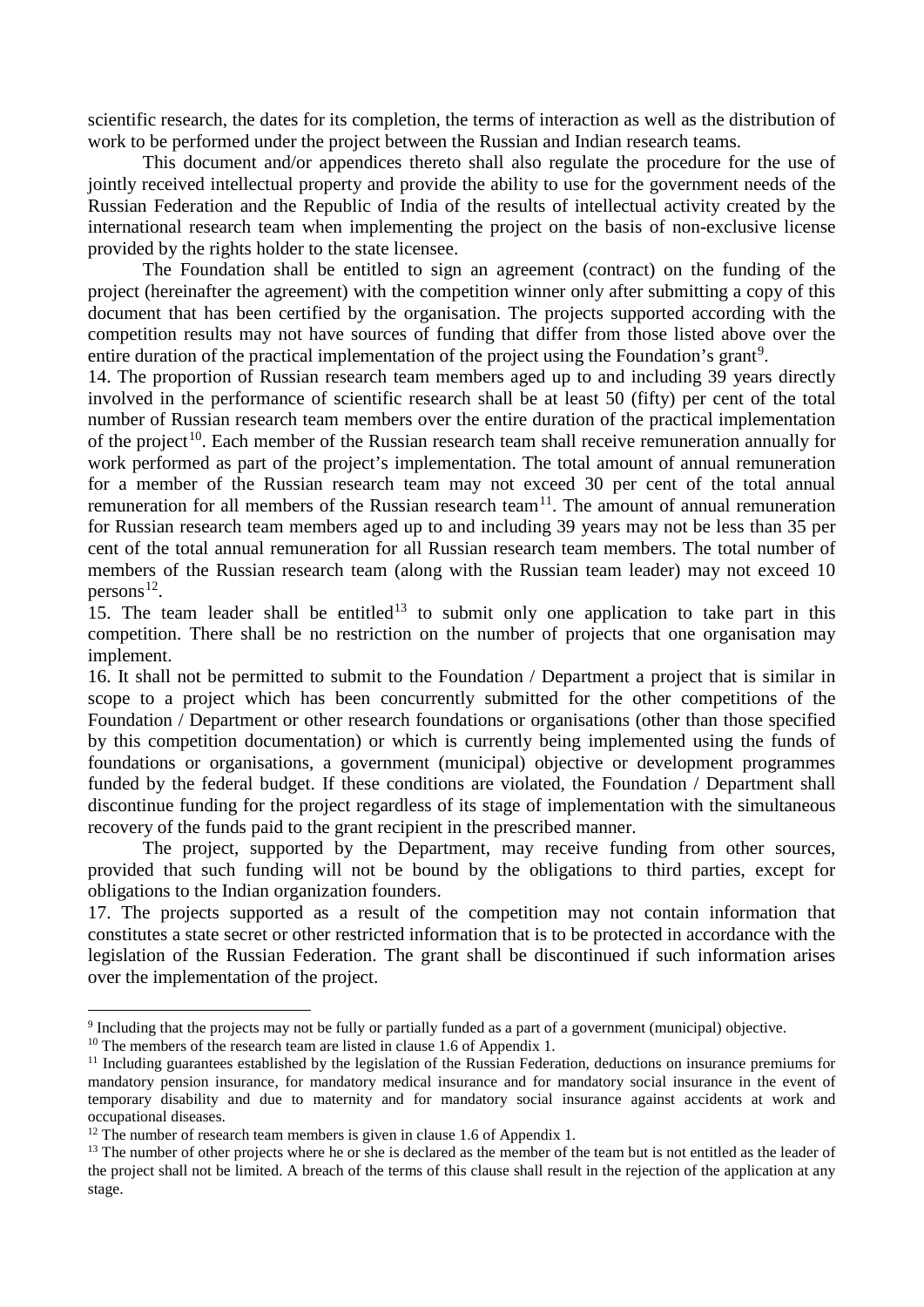18. A mandatory condition for the provision of the grant by the Foundation / Department shall be the undertaking of the following obligations by the international research team:

18.1. To make the results of their scientific research a part of the public domain in accordance with the legislation of the Russian Federation and India by publishing them in Russian and Indian peer-reviewed scientific journals.

18.2. To publish<sup>[14](#page-3-0)</sup> in Russian and international peer-reviewed scientific journals during the practical implementation of the project at least ten publications indexed in the Web of Science or Scopus databases with the involvement of Russian and Indian research team members;

18.3. To mention the financial support received from the Foundations, the Department, the organisation and the Indian organisation in published results of any research work performed as part of a project supported by the Foundation.

18.4. To agree that the summary of the supported project and relevant project implementation reports will be published by the Foundation and Department, including publication on the Internet.

18.5. To agree, that the application submitted for the competition may be subject of international expert evaluation.

19. Applications for the Foundation's competition shall be submitted by Russian team leaders using the forms in accordance with Appendix 1 to this competition documentation both electronically [via the Foundation's information and analytical system (hereinafter the IAS)] and as hard copy (printed from the IAS), and the contents of electronic application must be identical to the contents of the hard copy. Applications shall be submitted to the Foundation in Russian with individual fields of the application forms to be completed in English (only where specifically indicated).

20. Applications shall be completed using the Foundation's IAS located on the Internet at the address **[http://grant.rscf.ru](http://grant.rscf.ru/)**<sup>15</sup>. As an application receives a registration number in the IAS, the Russian team leader must print and submit one hard copy of the application and additional materials to the Foundation **no later than 12:00 a.m. (Moscow time) December, 21, 2015** at the address: Moscow, GSP-2, 109992, ul. Solyanka, d. 14, str. 3. The Russian team leader shall independently choose the method for delivering the application materials to the Foundation that ensures that they (for Russian Project Leader) are received by the Foundation by the required deadline.

21. The hard copy of the application must be bound and affixed with the organisation's seal, while the relevant forms must be personally signed by the Russian and Indian team leader, the core research team members (core investigators) and the head of the organisation (authorised representative acting on the basis of a power of attorney)<sup>[16](#page-3-2)</sup>.

22. Applications received by the Foundation / Department shall not be returned.

23. The following applications are not eligible for the competition:

a) applications that are completed and/or submitted to the Foundation with violations of the requirements of clauses 19, 20 and 21 of this competition documentation;

b) applications that are completed and submitted to the Foundation with violations of the requirements for the content of the application to take part in the competition set forth in the announcement on the competition and the competition documentation;

c) applications whose hard copy versions differ from the electronic version registered in the IAS;

d) applications whose hard copy versions were received by the Foundation after the the

<span id="page-3-0"></span><sup>&</sup>lt;sup>14</sup> The number of planned publications is given in clause 1.10 of Appendix 1.

<span id="page-3-1"></span><sup>&</sup>lt;sup>15</sup> The application completion cycle consists of the following steps: the registration of the applicant (if this was not done earlier, including the individual registration of the Russian team leader and up to three core research team members), completion of information about the applicant in the IAS, the preparation of the application and the registration of the application.

<span id="page-3-2"></span> $16$  In the event the application is signed by an authorised representative, a power of attorney (copy of a power of attorney certified by the organisation's seal) shall be attached to the hard copy of the application.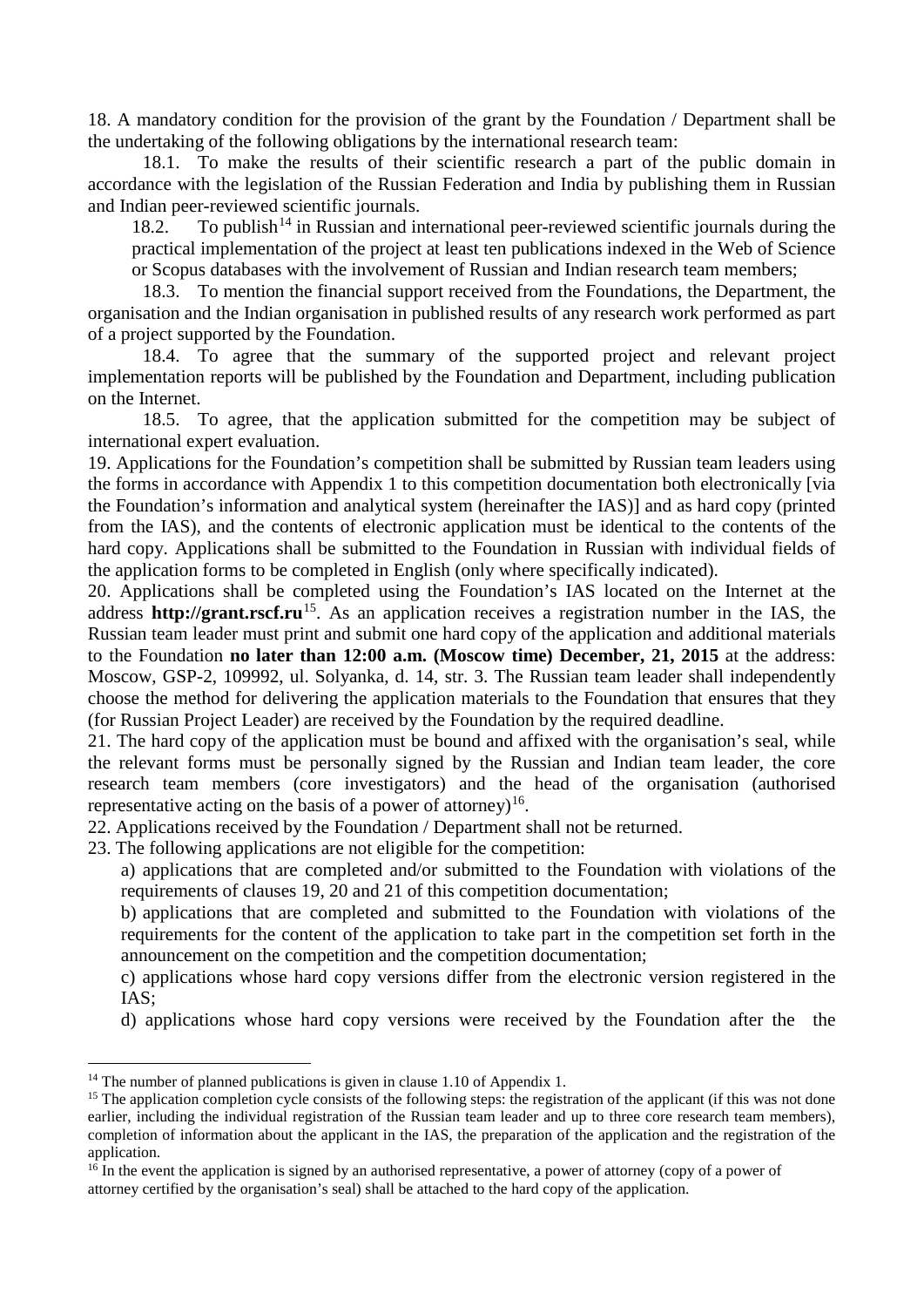deadline for the submission;

e) applications whose content violates the requirements of clauses 3, 5-8, 10, 11, 13-18, 34, 36 and 38.

24. The Foundation shall notify the Russian team leader via the IAS about the registration of the application, the receipt of the hard copy of the application and the results of the competition. The Department should send email acknowledgment to Indian Project Leader.

25. The Russian team leader shall be entitled to withdraw an application submitted for a competition provided that the relevant written notification is submitted to the Foundation / Department.

26. The Russian team leader shall be entitled to make changes to an application submitted for a competition only in the form of its withdrawal in accordance with clause 25 of this competition documentation and the submission of a new application for the competition by the required deadlines.

27. Applications eligible for the competition shall undergo an expert evaluation in accordance with the Procedure for the expert evaluation of scientific and technical programmes and projects submitted for a competition of the Russian Science Foundation & DST and the Criteria for the competitive selection of scientific and technical programmes and projects submitted for a competition of the Russian Science Foundation / DST<sup>[17](#page-4-0)</sup>. Applications shall be referred for an expert evaluation in accordance with the classifier codes for the branches of knowledge specified by the Russian team leaders in the applications. (Project Advisory Committee of the Department)

28. The competition results shall be approved by the Foundation's Management Board by April, 1, 2016.

29. The list of supported projects based on the competition results shall be published on the Foundation's / Department website no later than 10 days after the competition results are determined.

30. The texts of the agreements shall be sent to the leaders of Russian teams whose projects were supported by the Foundation via the IAS system within 15 business days after the approval date of the competition results, for completion and signing. The will contain the following information:

– the area of scientific research;

the work plan and cost estimate of scientific research;

– the duty of the team leader to submit an annual report on the project's implementation;

the duty of the organisation to provide the research team with the necessary facility, equipment and supplies as well as access to the available experimental base for scientific research;

– the duty of the organisation to conclude civil or employment (fixed-term) contracts with each member of the research team<sup>18</sup>;

– the duty of the organisation to pay to the members of the research team remuneration for work performed as part of the project under written orders from the team leader;

– the duty of the organisation to maintain separate records of grant expenditures and present reports on its proper use;

– the duty of the organisation to submit a report on the proper use of the grant;

– the conditions and procedure for the parties to terminate the agreement, including in the event the Foundation identifies the misuse of the grant;

– other rights and duties of the Foundation, the Russian team leader and organisation associated with the use of the grant in compliance with the provisions of this competition documentation.

31. The amount of the Foundation's / Department financial support for the project in the agreement may be reduced compared to the amount requested by the Russian / Indian team leader in

<span id="page-4-0"></span><sup>&</sup>lt;sup>17</sup> The documents were published on the Internet at the address http://rscf.ru/fonddocs.

<span id="page-4-1"></span><sup>&</sup>lt;sup>18</sup> If such contracts were not previously concluded.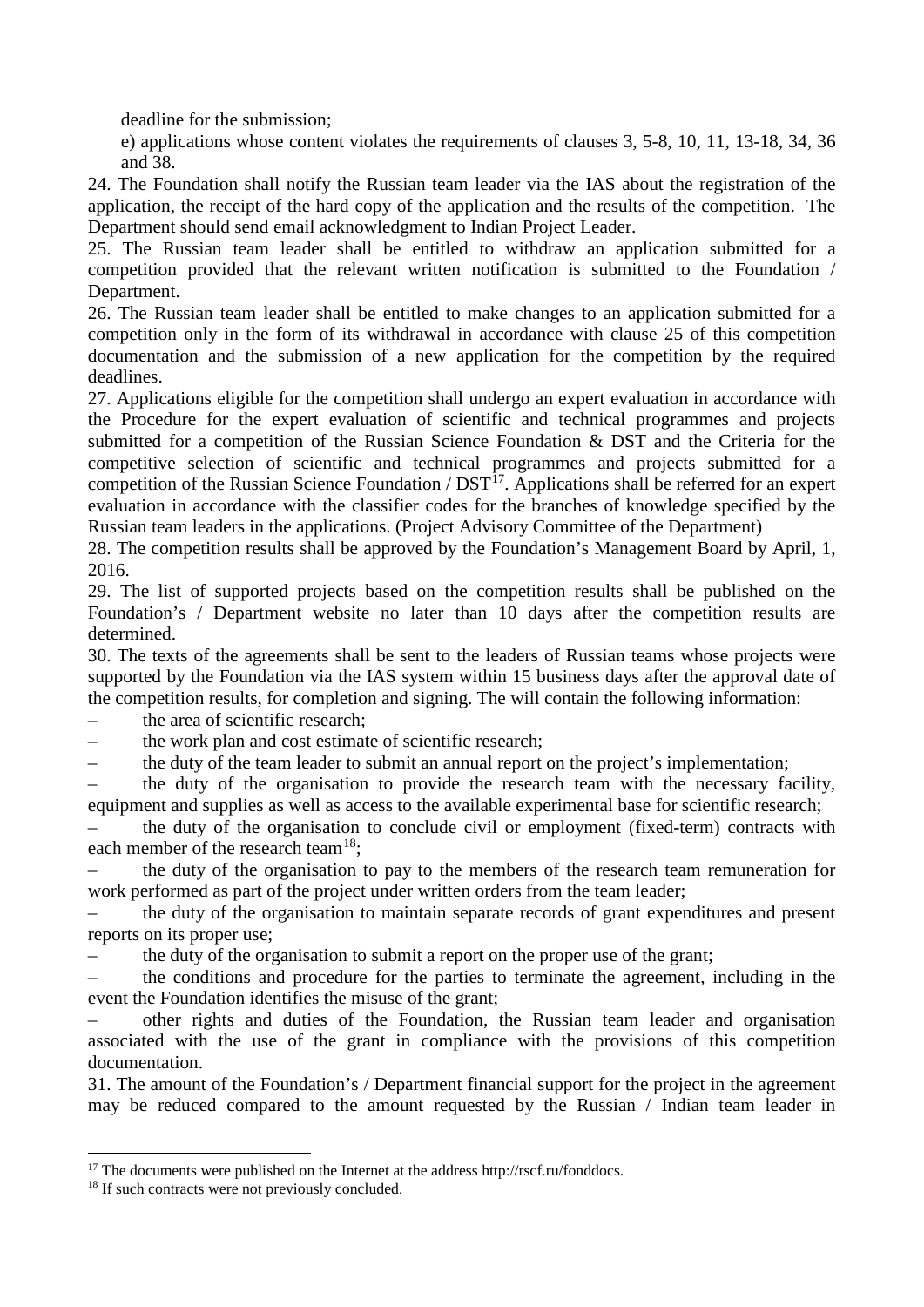accordance with the decision of the Foundation's Management Board / PAC based on the recommendations from the Foundation's Expert Council.

32. The Foundation / Department may not conclude an agreement if the head of the project, declared in the agreement is different compared to the materials of the relevant application that has undergone the expert evaluation procedure.

33. Within 15 business days after receipt via the IAS of a draft agreement signed by the Russian team leader and authorised representative of the organisation, the agreement or a substantiated refusal by the Russian team leader or organisation to sign the agreement must be submitted to the Foundation. The Russian team leader shall independently choose the method for delivering the signed agreement to the Foundation that ensures that it is received by the Foundation on time. If this deadline is violated, the Russian team leader and organisation shall notify the Foundation about the impermissible delay with the signing of the agreement. If the duly signed agreement is not received by the Foundation within the following 5 business days, the relevant project shall be excluded from the list of projects supported by the Foundation, and the relevant notice will be published on the Foundation's official website. The Indian team leader and his / her institute would be expected to fill up necessary documents required for completion of international collaboration. These institutes belonging to different department has to organise required clearances from their parent Ministry / Department.

34. The Foundation's / Department grant may be used solely for the purposes specified in the agreement.

35. The identification of the misuse of the grant shall constitute grounds for the termination of the agreement and the return of the grant in the manner prescribed by the agreement.

36. Any Intellectual Property Rights, originated from implementation of projects by Foundation and Department Funding*,* belong in equal rights to the Russian and Indian researchers, representing the part of an international research team.

The Russian Federation and the Republic of India may use<sup>[19](#page-5-0)</sup> for public needs the results of intellectual activity, originated from implementation of the project, carried out by the international research team, on the basis of non-exclusive license provided by the rights holder to the state licensee.

37. The organisation shall be responsible for the proper use of the Foundation's grant.

38. The organisation's overhead may not exceed 10 per cent of the amount of the Foundation's grant.

<span id="page-5-0"></span><sup>&</sup>lt;sup>19</sup> The winner is responsible for settling matters associated with the implementation of this clause with the Indian research team.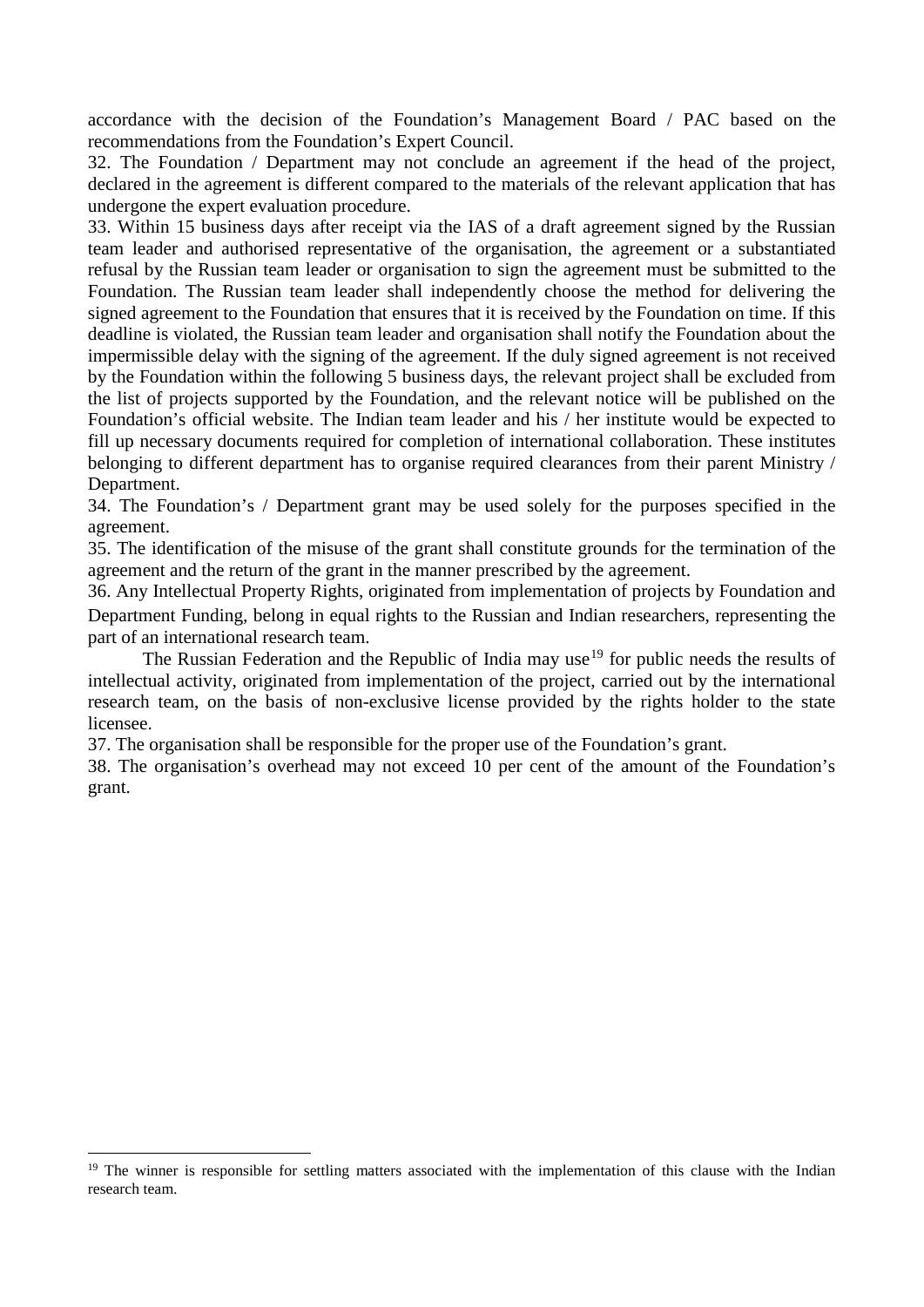# **Appendix 1**

# **Form "C". Cover sheet of application to the Russian Science Foundation**

## **2015 competition "Basic scientific research and exploratory scientific research conducted by international research teams"**

| Project name                                                                                                              |                                                                                      | Project number                         |                              |  |
|---------------------------------------------------------------------------------------------------------------------------|--------------------------------------------------------------------------------------|----------------------------------------|------------------------------|--|
| RSF_DST:                                                                                                                  |                                                                                      | Project type: IRT                      |                              |  |
|                                                                                                                           |                                                                                      | Branch of knowledge:                   |                              |  |
|                                                                                                                           |                                                                                      | Main classifier code:                  |                              |  |
|                                                                                                                           |                                                                                      | Additional classifier codes:           |                              |  |
|                                                                                                                           |                                                                                      | SRSTI code:                            |                              |  |
|                                                                                                                           |                                                                                      |                                        |                              |  |
|                                                                                                                           |                                                                                      |                                        |                              |  |
| Surname, name and patronymic (if available) of                                                                            |                                                                                      | Contact telephone number and e-mail of |                              |  |
| Russian team leader:                                                                                                      |                                                                                      | Russian team leader:                   |                              |  |
| Surname, name and patronymic (if available) of                                                                            |                                                                                      | Contact e-mail of foreign team leader: |                              |  |
| foreign team leader:                                                                                                      |                                                                                      |                                        |                              |  |
|                                                                                                                           |                                                                                      |                                        |                              |  |
|                                                                                                                           | Full and abbreviated name of the organisation via which the project is to be funded: |                                        |                              |  |
| Full and abbreviated name of the Indian organisation:<br>Amount of project funding (thousand roubles) in<br>Start year of |                                                                                      |                                        |                              |  |
| $2016 -$                                                                                                                  |                                                                                      | project: 2016                          | End year of project:<br>2018 |  |
|                                                                                                                           |                                                                                      |                                        |                              |  |
| Surnames, names and                                                                                                       |                                                                                      |                                        |                              |  |
| patronymics (if                                                                                                           |                                                                                      |                                        |                              |  |
| available) of the core                                                                                                    |                                                                                      |                                        |                              |  |
| investigators <sup>20</sup>                                                                                               |                                                                                      |                                        |                              |  |
| on the Russian research                                                                                                   |                                                                                      |                                        |                              |  |
| team                                                                                                                      |                                                                                      |                                        |                              |  |
| (infull)                                                                                                                  | (Russian team leader not indicated in this box)                                      |                                        |                              |  |
|                                                                                                                           |                                                                                      |                                        |                              |  |
| I hereby guarantee that no copyrights or other rights of third persons were violated when                                 |                                                                                      |                                        |                              |  |
| preparing this application and/or the right holders hereby consent to the submission of materials                         |                                                                                      |                                        |                              |  |
| to the Foundation and their use by the Foundation for an expert evaluation and for publication (in                        |                                                                                      |                                        |                              |  |
| the form of summaries to the applications).<br>Application registration date<br>Signature of Russian team leader          |                                                                                      |                                        |                              |  |
|                                                                                                                           |                                                                                      |                                        |                              |  |
|                                                                                                                           |                                                                                      |                                        |                              |  |
|                                                                                                                           |                                                                                      |                                        |                              |  |
|                                                                                                                           |                                                                                      |                                        |                              |  |
|                                                                                                                           |                                                                                      |                                        |                              |  |
|                                                                                                                           |                                                                                      |                                        |                              |  |
| place seal here                                                                                                           |                                                                                      |                                        |                              |  |
|                                                                                                                           |                                                                                      |                                        |                              |  |

<span id="page-6-0"></span> $20 \text{ Up}$  to the 3 core Russian research team members regardless of the overall number of team members.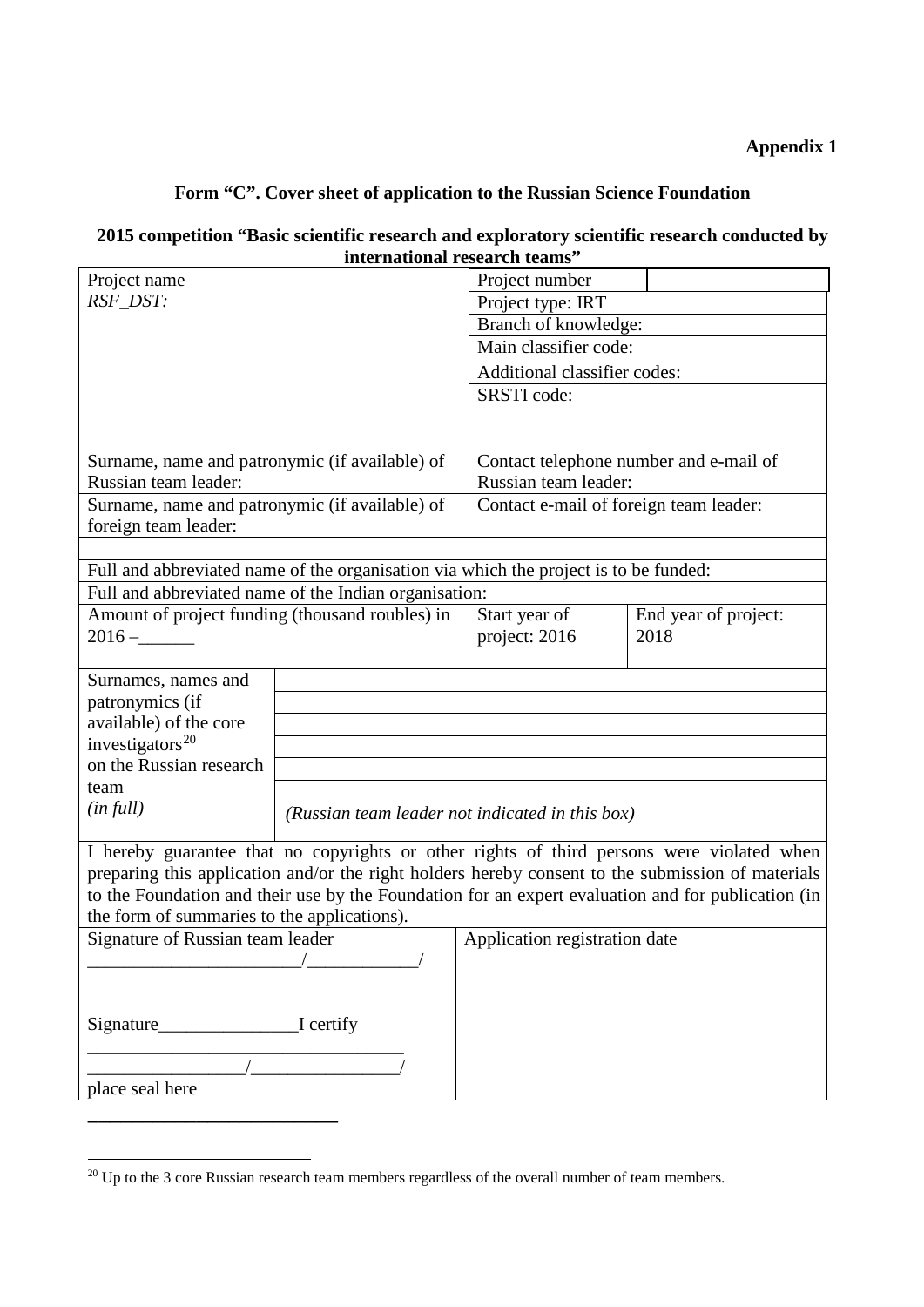#### **Information about the project**

- 1.1. Project name *in Russian in English*
- 1.2. Priority area for the development of science, technology and engineering in the Russian Federation, critical technology<sup>21</sup>:
- 1.3. Keywords (no more than 15 terms) *in Russian*

*in English*

1.4. Project summary<sup>[22](#page-7-1)</sup> (no more than 2 pages, including brief description of the relevance and scientific novelty)

> *in Russian in English*

1.5. The anticipated results and their significance*[23](#page-7-2)* [indicate the anticipated results and their scientific and social significance (assessment of the compliance of the planned results with the international standards of research and the ability for the practical use of the planned results of the project in the economy and social sector)]

*in Russian*

*in English*

1.6. The Russian research team<sup>[24](#page-7-3)</sup> shall include:

 $\frac{1}{\sqrt{1-\frac{1}{\sqrt{1-\frac{1}{\sqrt{1-\frac{1}{\sqrt{1-\frac{1}{\sqrt{1-\frac{1}{\sqrt{1-\frac{1}{\sqrt{1-\frac{1}{\sqrt{1-\frac{1}{\sqrt{1-\frac{1}{\sqrt{1-\frac{1}{\sqrt{1-\frac{1}{\sqrt{1-\frac{1}{\sqrt{1-\frac{1}{\sqrt{1-\frac{1}{\sqrt{1-\frac{1}{\sqrt{1-\frac{1}{\sqrt{1-\frac{1}{\sqrt{1-\frac{1}{\sqrt{1-\frac{1}{\sqrt{1-\frac{1}{\sqrt{1-\frac{1}{\sqrt{1-\frac{1}{\sqrt{1-\frac{1}{\sqrt{1-\frac{1$ including

\_\_\_ investigators aged under and including 39 years, including:

\_\_\_ full-time post-graduate students, adjuncts, interns, residents and students.

1.7. The planned members of the international research team indicating the surnames, names and patronymics (if available) of the team members, their age at the time of the application's submission, their academic degrees, positions, primary workplaces and forms of relations with the organisation Indian organisation) (employment contract, civil contract) during the project implementation period. For the Indian research team members only relevant academic positions may be indicated.

> *in Russian in English*

1.8. The planned project funding amount by year<sup>[26](#page-7-5)</sup>:

by the Foundation:  $2016 - 2017 - 2017 - 2018 -$  (given in thousand roubles); by the Department:  $2016 -$ ,  $2017 -$ ,  $2018 -$ ,  $2018 -$  (given in thousand Indian rupees).

1.9. Based on the project results and during its implementation, the international research team with the involvement of members of the Russian research team plans to publish<sup>[27](#page-7-6)</sup> in Russian and foreign peer-reviewed scientific journals at least

<span id="page-7-0"></span>Specified according to the list (Decree No. 899 of the President of the Russian Federation dated 7 July 2011) in the event that the subject of the project can be classified under one of the priority areas and contribute to the development of the critical technologies of the Russian Federation.  $21$ 

<span id="page-7-1"></span><sup>&</sup>lt;sup>22</sup> This information may be published on the Foundation's website on the  $\frac{23}{100}$ .

<span id="page-7-2"></span><sup>&</sup>lt;sup>23</sup> This information may be published on the Foundation's website on the.<br><sup>24</sup> Age discussed in the mapping of the geograph team with the geograph

<span id="page-7-3"></span>Any discrepancy in the members of the research team with the requirements of clause 14 of the competition documentation shall constitute grounds to deny an application for the competition.

<span id="page-7-4"></span><sup>&</sup>lt;sup>25</sup><br>Regardless of whether the investigator has employment or civil relations with the organisation.<br> $\Delta$ <sup>26</sup> Any discrepancy in the planned project funding amount with the requirements of clause 1

<span id="page-7-5"></span>Any discrepancy in the planned project funding amount with the requirements of clause 11 of the competition documentation shall constitute grounds to deny an application for the competition.

<span id="page-7-6"></span>Data is given for the entire project implementation period. Any discrepancy in the number of publications with the requirements of clause 18.2 of the competition documentation shall constitute grounds to deny an application for the competition.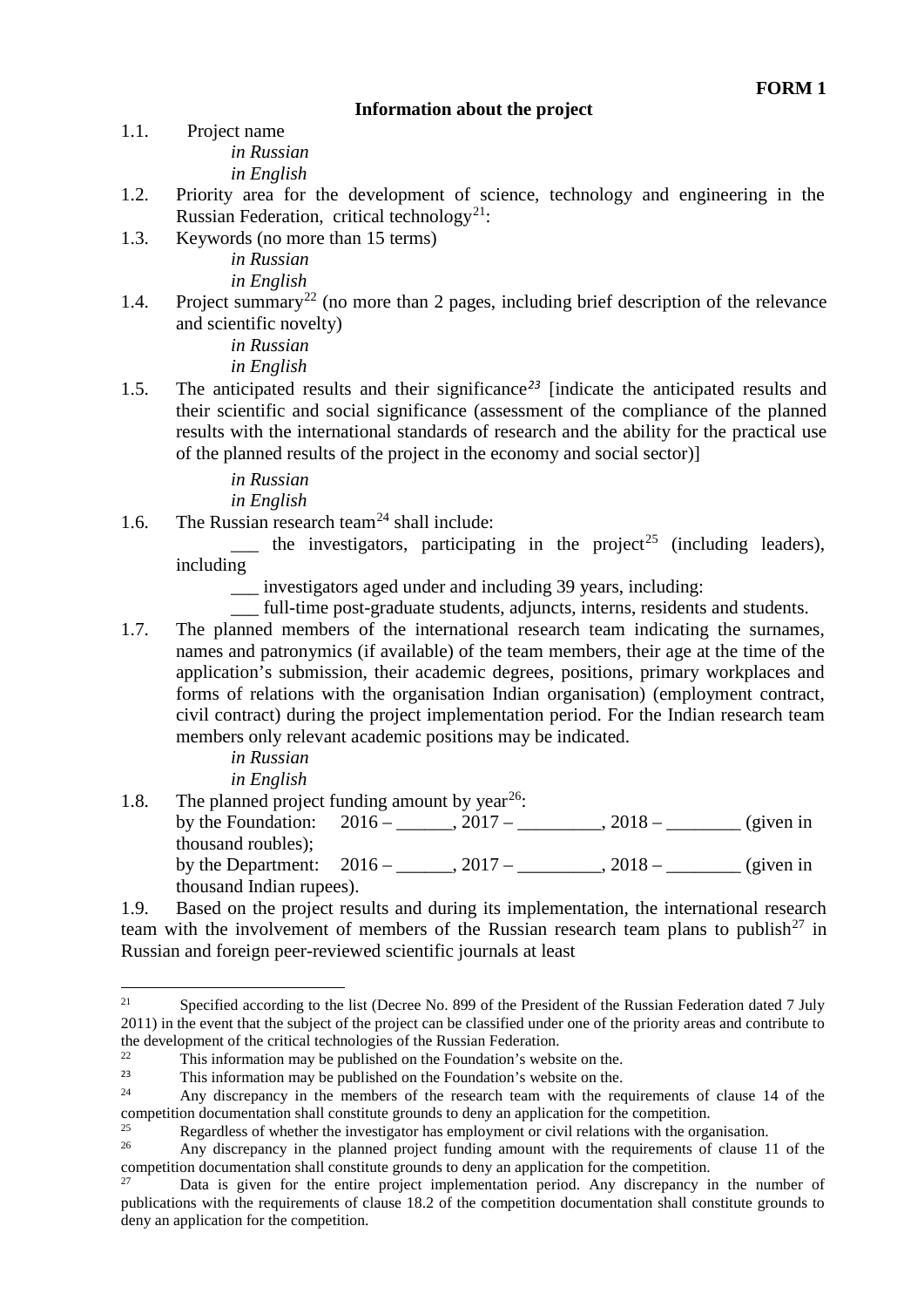\_\_ publications, including

\_\_ publications indexed in the Web of Science or Scopus databases;

\_\_ publications in Russian language indexed in the Russian Science Citation Index;

- monographs.
- 1.10. The number of publications by members of the Russian research team over the five years<sup>[28](#page-8-0)</sup> before the competition,  $\ddot{\text{u}}$ , including  $\ddot{\text{u}}$  – indexed in the Web of Science or Scopus.

The number of publications by members of the Indian research team over the five years<sup>[29](#page-8-1)</sup> before the competition,  $\ddot{\text{u}}$ , including  $\ddot{\text{u}}$  – indexed in the Web of Science or Scopus.

1.11. The planned involvement of an international research team in international collaborations (projects) (if any).

- 1.12. A file with a document (or draft of the document) on scientific and technical cooperation between the organisation and the Indian organisation<sup>30</sup>.
- 1.13. The full and abbreviated name of the Indian organisation.

The Russian team leader confirms that

– he will have employment relations with the organisation over the entire duration of the project's implementation;

– when publishing the results of any research work performed as part of a project supported by the Foundation, the Russian research team shall mention the financial support received from the Foundation, the Department, the organisation and the Indian organisation and he also consents to the Foundation and Department publishing summaries and the anticipated results of the project and the relevant reports on the project's implementation, including publication on the Internet;

–the project shall not have any other funding sources over the entire duration of the practical implementation of the project using the grants from the Foundation and Department, other than the grants from the Foundation and Department. The project, supported by the Department, may receive funding from other sources, provided that such funding will not be bound by the obligations to third parties, except for obligations to the Indian organization founders;

– the project is not similar in scope to any project submitted concurrently for the competitions of research foundations and other organisations (except those specified by the competition documentation);

– the project contains no information that constitutes a state secret or other restricted information that is to be protected in accordance with the legislation of the Russian Federation;

– the proportion of Russian research team members aged under and including 39 years shall be at least 50 per cent of the total number of Russian research team members over the entire duration of the practical implementation of the project;

– he will submit an annual report on the project's implementation.

#### **Signature of the Russian team leader**

<sup>&</sup>lt;sup>28</sup> In the period from 1 January 2010 until the publication date of an announcement on the competition.  $28$ 

<span id="page-8-2"></span><span id="page-8-1"></span><span id="page-8-0"></span><sup>&</sup>lt;sup>29</sup> In the period from 1 January 2010 until the publication date of an announcement on the competition.

In accordance with clause 13 of the competition documentation. A draft document may be submitted. The failure to submit this document or any discrepancies in its content with clause 13 of the competition documentation shall result in the rejection of the application.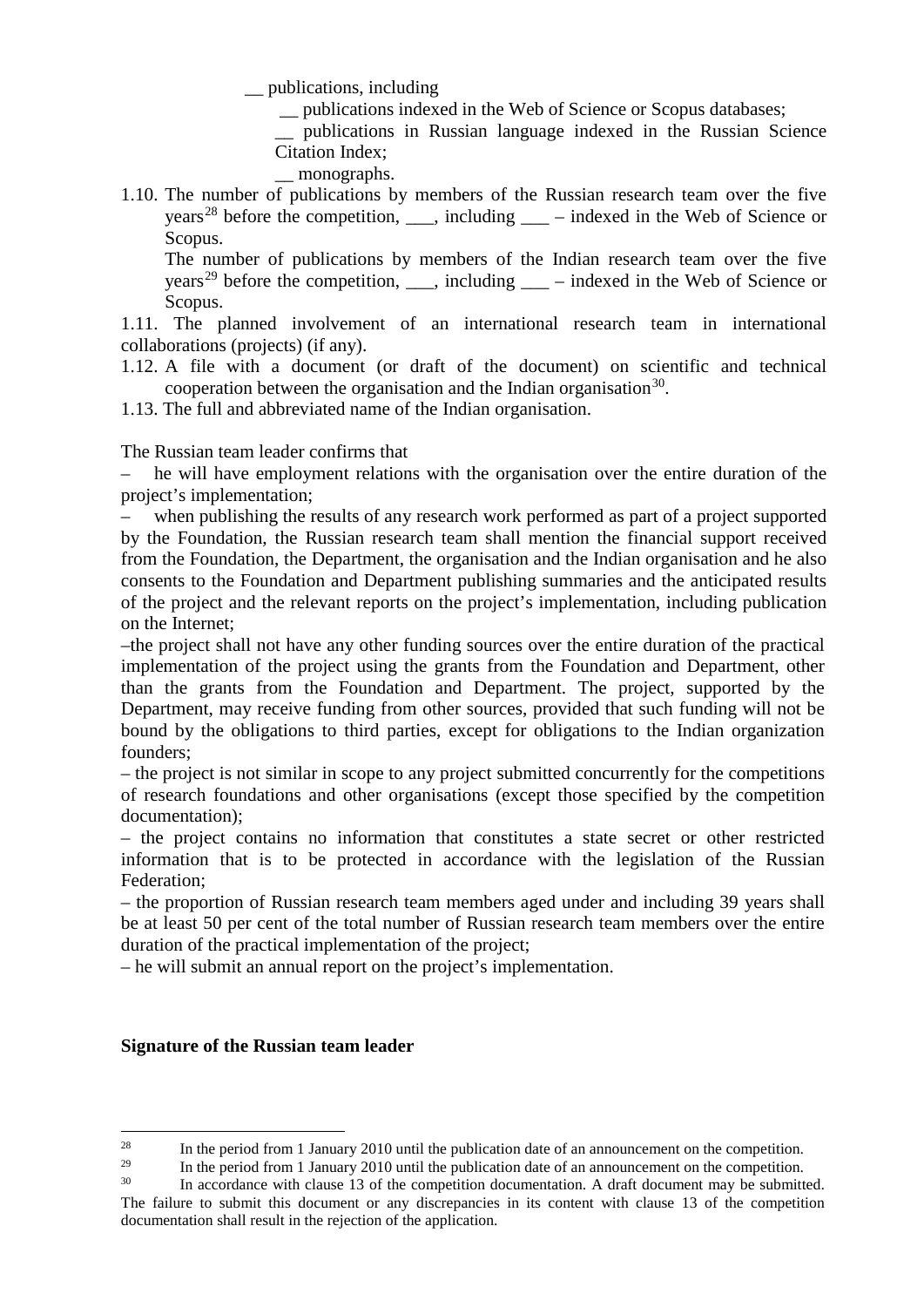#### **Information about the Russian team leader**

2.1. Surname, name and patronymic (if available)

# *in Russian*

## *surname and initials in English*

- 2.2. Date of birth of the Russian team leader *(given in figures – date, month, year)*
- 2.3. Citizenship
- 2.4. Academic degree, year conferred $31$
- 2.5. Awards and prizes for scientific activities, membership in leading scientific communities (if any), involvement in the editorial boards of leading peer-reviewed scientific publications (if any), involvement in the organising committees or programme committees of renowned international conferences and other experience organising international events.
- 2.6. Primary place of employment at the time of the application's submission position and full name of the organisation (abbreviated name of the organisation)<sup>32</sup>.
- 2.7. Area of scientific interests keywords *(no more than 15 keywords)*

*in Russian in English*

- 2.8. Area of scientific interests Foundation classifier codes
- 2.9. A list of publications by the Russian team leader for the five years preceding the competition that confirms compliance with the terms of clause 10 of the competition documentation<sup>[33](#page-9-2)</sup>.

*in English[34](#page-9-3)*

The list contains publications in journals indexed in the Web of Science or Scopus.

- 2.10. The main scientific results over the period from 2010 *(the results must be confirmed by information from the application, for example publications)*
	- *in Russian in English*

-

- 2.11. The total number of publications over the period since 2010, \_\_\_, including: \_\_\_\_ –indexed in the Web of Science or Scopus.
- 2.12. A list of publications over the last 5 years<sup>[35](#page-9-4)</sup> [monographs, legally protected results of *intellectual activity, publications in leading peer-reviewed scientific titles, publications indexed in the Web of Science or Scopus citation systems; no more than 10 publications cited; if published on the Internet a link shall be provided (mandatory for publications in indexed journals); specify the impact factor of the scientific publication (according to the 2013 JCR Science Edition or 2013 JCR Social Sciences Edition), if any]. in English*
- 2.13. Research projects management experience *(specify the name of the foundations (organisations), numbers, project names and completion period for the last 5 years).*

<span id="page-9-0"></span><sup>&</sup>lt;sup>31</sup> If there are multiple academic degrees, specify the one that best matches the subject of the project.

<span id="page-9-1"></span><sup>&</sup>lt;sup>32</sup>The Russian team leader may not necessarily be an employee of the organisation at the time of the application's submission, but must conclude an employment contract with the organisation if victorious in the competition.

<span id="page-9-2"></span><sup>&</sup>lt;sup>33</sup> It is sufficient to cite references to publications in an amount equal to the threshold established in the competition documentation. Any discrepancy in the number of publications cited in the list and/or numerically in the line below with the requirements of clause 10 of the competition documentation shall constitute grounds to deny an application for the competition.

<span id="page-9-3"></span> $34$  For Russian language names, the information shall be given in Russian with a translation into English. It must also be clear that the same document is being cited (for example, add the word "translation").

<span id="page-9-4"></span><sup>&</sup>lt;sup>35</sup> Clause is not mandatory. Publications that indicate scientific qualification and achievements may be cited, including the publications specified in clause 2.9 of this form.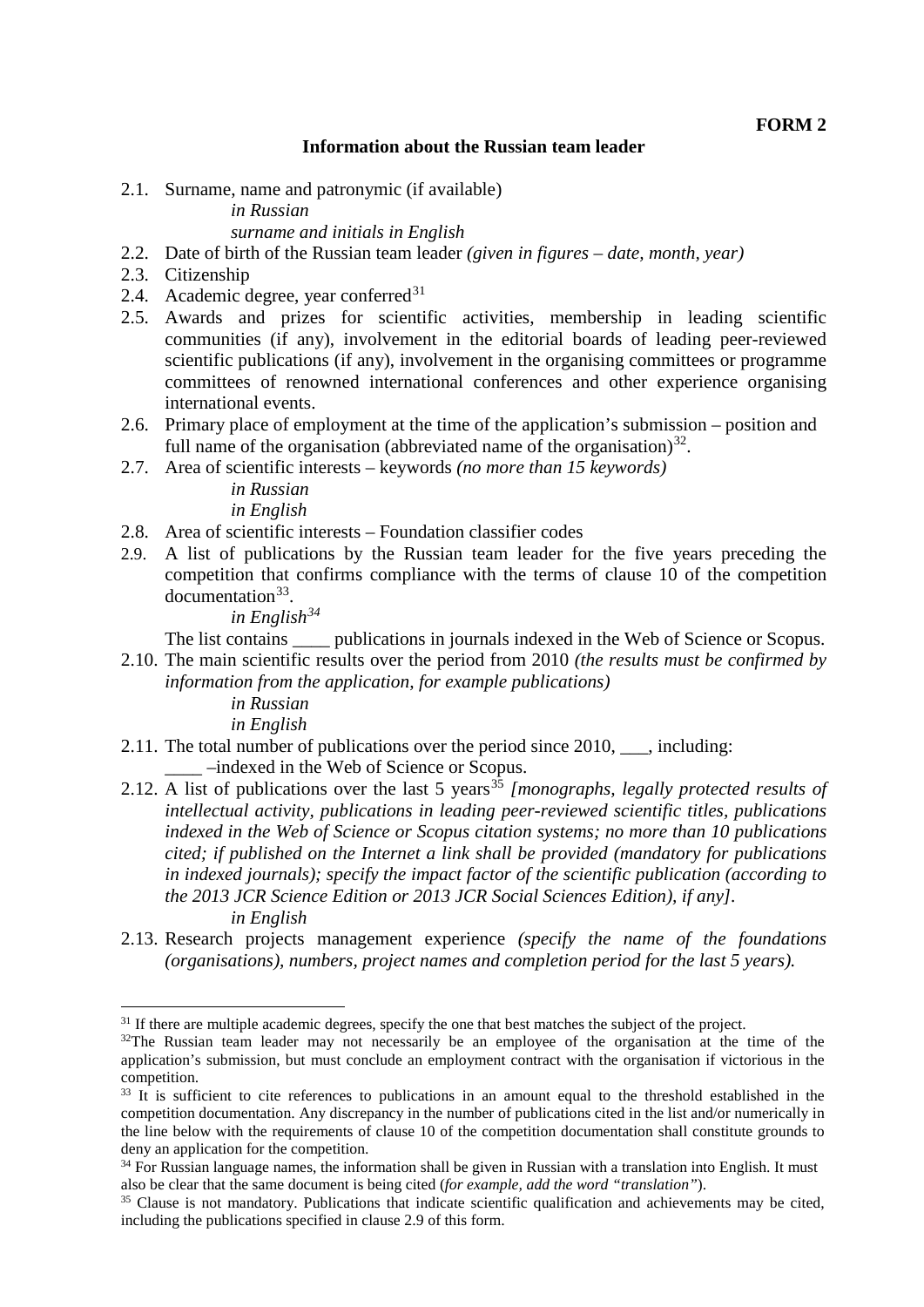2.14. Planned involvement in research projects (in any position) in 2016. Total number –  $\Box$ , including: management –  $\Box$ , participation as an investigator –  $\Box$ , specifically:

\_\_\_\_\_\_\_\_\_\_\_\_\_\_\_\_\_\_\_\_\_\_\_\_\_\_\_\_\_\_\_\_\_\_\_\_\_\_\_\_\_\_\_\_\_\_\_\_\_\_\_\_\_\_\_\_\_\_\_\_\_\_\_\_\_\_\_\_\_ \_\_\_\_\_\_\_\_\_\_\_\_\_\_\_\_\_\_\_\_\_\_\_\_\_\_\_\_\_\_\_\_\_\_\_\_\_\_\_\_\_\_\_\_\_\_\_\_\_\_\_\_\_\_\_\_\_\_\_\_\_\_\_\_\_\_\_\_\_

*(also specify the grantors or project customers and funding source, for example – government objective of a founder, grants from the RFBR, RHF, PRF, RSF and other foundations, government contract (customer, programme), other economic contract and other grants and subsidies).*

- 2.15. The proportion of working time that is to be devoted to the management of this project if victorious in the competition –  $=$  per cent<sup>36</sup>.
- 2.16. Involvement in educational activities *(specify information about management by postgraduate students and the preparation and delivering new educational courses at Russian and foreign universities).*
- 2.17. Mailing address
- 2.18. Contact telephone number
- 2.19. E-mail
- 2.20. Involvement in the project: Russian team leader
- 2.21. Files with additional information<sup>[37](#page-10-1)</sup> (*summary and other additional information that may be useful for making a decision concerning the funding for this project*). *in Russian (separate file) and English*

I have read and agree with the conditions of the Foundation's competition<sup>38</sup>. I confirm my participation in the project.

I consent<sup>[39](#page-10-3)</sup> to the processing (including the collection, classification, accumulation, storage, updating, use and destruction) of the personal data I have provided above by the Russian Science Foundation (address: Moscow, ul. Solyanka, d. 14, str. 3) for the purpose of conducting an expert evaluation of the application and preparing analytical materials on competitions for the period until the liquidation of the operator (Foundation). I may withdraw this consent in written form.

Identification document

\_\_\_\_\_\_\_\_\_\_\_\_\_\_\_\_\_\_\_\_\_\_\_\_\_\_\_\_\_\_\_\_\_\_\_\_\_\_\_\_\_\_\_\_\_\_\_\_\_\_\_\_\_\_\_\_\_\_\_\_\_\_\_\_\_\_\_\_\_\_\_\_\_\_\_ *(type, number, issue date, issuing authority, please print)*

**Signature of Russian team leader**

-

<span id="page-10-0"></span><sup>&</sup>lt;sup>36</sup> I.e., from full-time employment within the framework of employment or civil relations. Therefore, employment in spare time from primary work must also be taken into account.

<span id="page-10-1"></span><sup>&</sup>lt;sup>37</sup> In pdf format, up to 3 megabytes.

<span id="page-10-2"></span><sup>&</sup>lt;sup>38</sup> Only to be completed by Russian team leader hereinafter.

<span id="page-10-3"></span><sup>&</sup>lt;sup>39</sup> In accordance with the requirements of Federal Law No. 152-FZ dated 27 July 2006 "On Personal Data".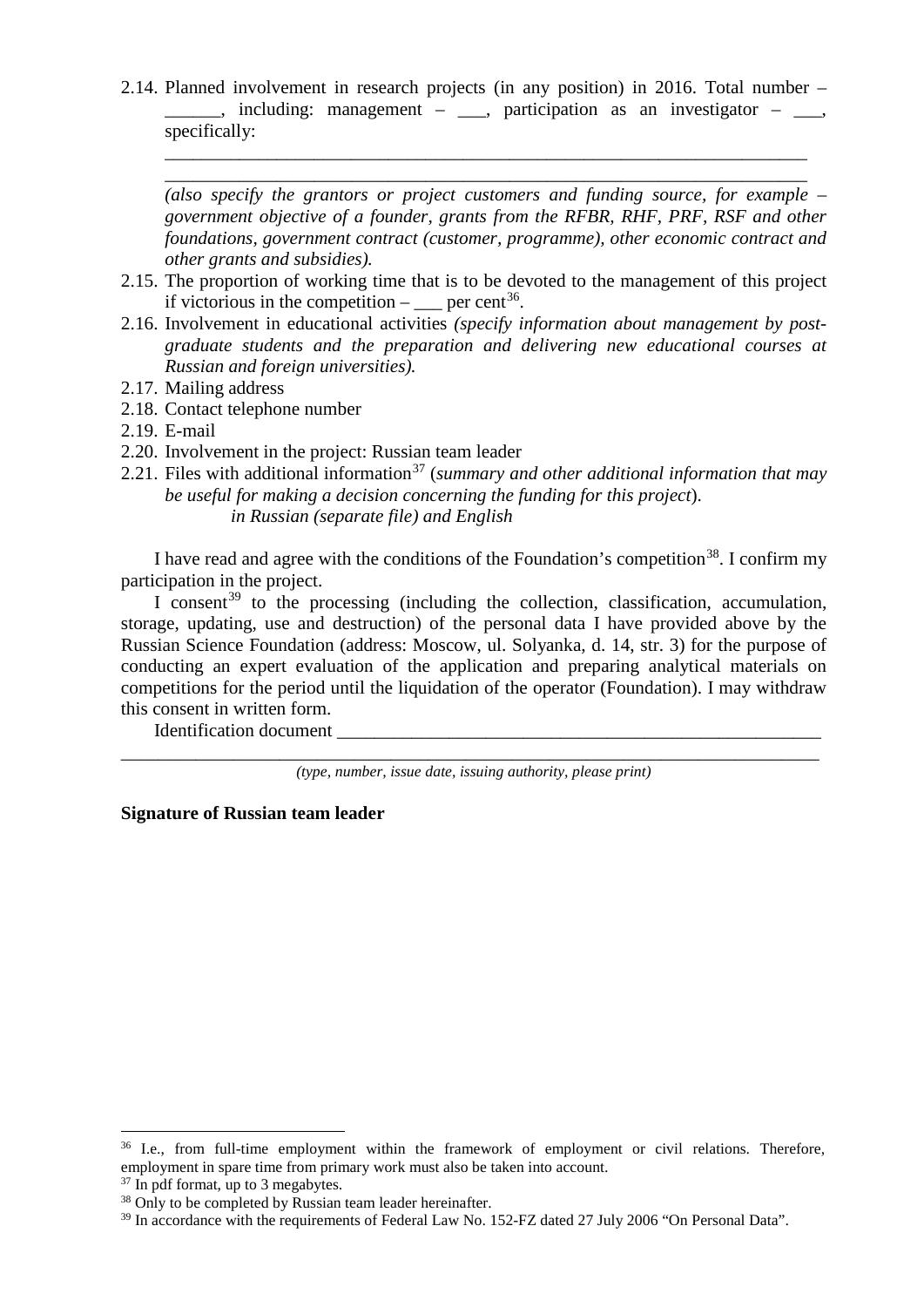### **Information about the Indian team leader**

2.1. Surname, name and patronymic (if available)

*in Russian*

## *surname and initials in English*

- 2.2. Citizenship
- 2.3. Academic degree, year conferred $40$
- 2.4. Awards and prizes for scientific activities, membership in leading scientific communities (if any), involvement in the editorial boards of leading peer-reviewed scientific publications (if any), involvement in the organising committees or programme committees of renowned international conferences and other experience organising international events.
- 2.5. Primary place of employment at the time of the application's submission position and full name of the organisation.
- 2.6. Area of scientific interests keywords *(no more than 15 keywords)*

*in Russian in English*

- 2.7. Area of scientific interests Foundation classifier codes
- 2.8. The main scientific results over the period from 2010 *(the results must be confirmed by information from the application, for example publications)*

*in Russian in English*

- 2.9. The total number of publications over the period since 2010, \_\_\_, including: \_\_\_\_ –indexed in the Web of Science or Scopus.
- 2.10. A list of publications over the last 5 years<sup>[41](#page-11-1)</sup> [monographs, legally protected results of *intellectual activity, publications in leading peer-reviewed scientific titles, publications indexed in the Web of Science or Scopus citation systems; no more than 10 publications cited; if published on the Internet a link shall be provided (mandatory for publications in indexed journals); specify the impact factor of the scientific publication (according to the 2013 JCR Science Edition or 2013 JCR Social Sciences Edition), if any]. in English*
- 2.11. Research projects management experience for the last 5 years*.*
- 2.12. Contact telephone number
- 2.13. E-mail
- 2.14. Involvement in the project: Indian team leader
- 2.15. Files with additional information<sup>[42](#page-11-2)</sup> (*CV and other additional information that may be useful for making a decision concerning the funding for this project*).

#### **Signature of Indian team leader[43](#page-11-3)**

<sup>&</sup>lt;sup>40</sup> If there are multiple academic degrees, specify the one that best matches the subject of the project. <u>.</u>

<span id="page-11-1"></span><span id="page-11-0"></span><sup>&</sup>lt;sup>41</sup> Clause is not mandatory. Publications demonstrating scientific qualification and achievements may be cited.

<span id="page-11-2"></span><sup>&</sup>lt;sup>42</sup> In pdf format, up to 3 megabytes.

<span id="page-11-3"></span><sup>43</sup> The Indian team leader may use fax printout.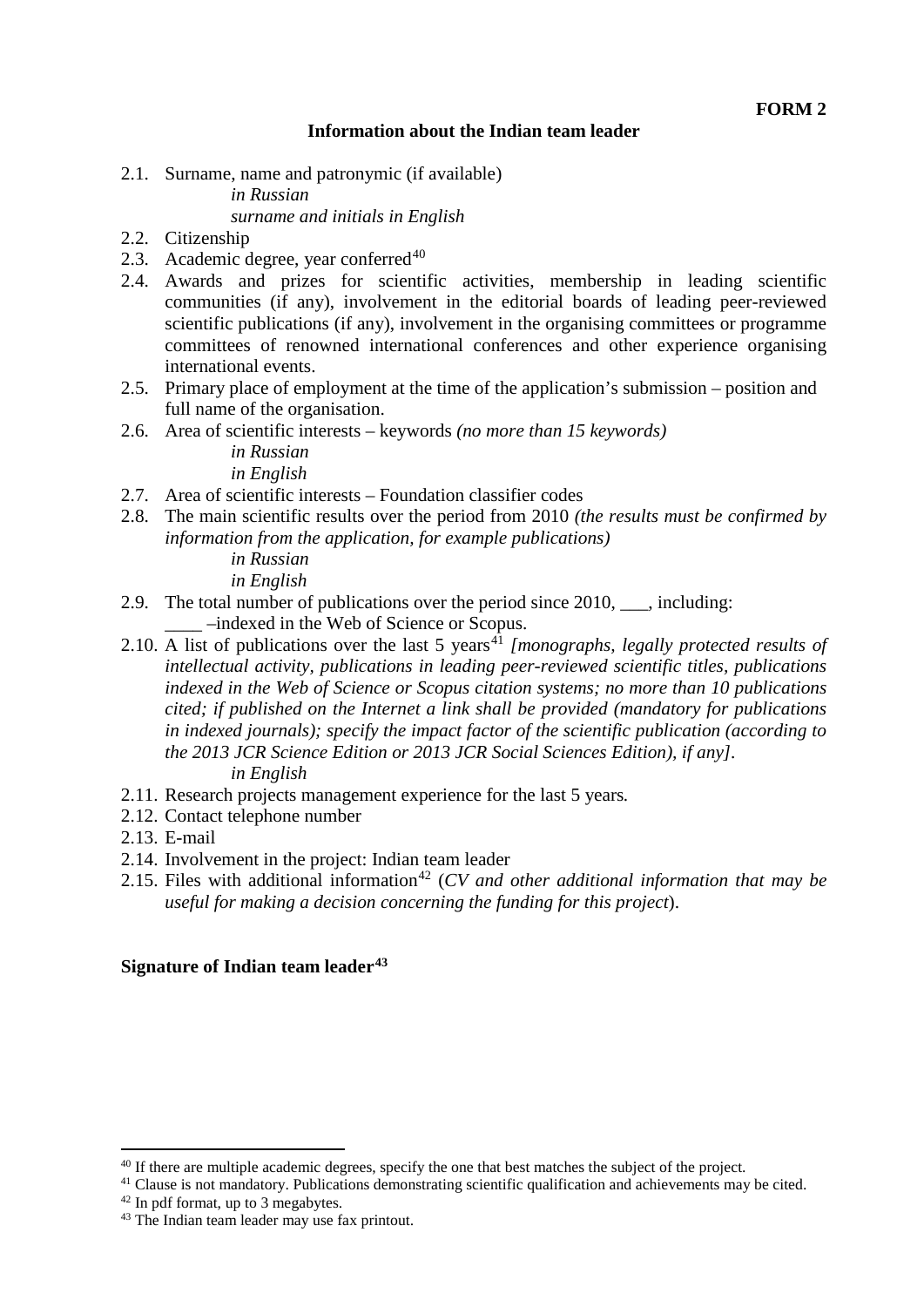#### **Information about the core investigator of the project[44](#page-12-0)**

2.1. Surname, name and patronymic (if available)

*in Russian*

*surname and initials in English*

- 2.2. Date of birth *(given in figures – date, month, year)*
- 2.3. Citizenship
- 2.4. Academic degree<sup>45</sup>, year conferred
- 2.5. Awards and prizes for scientific activities, membership in leading scientific communities (if any) and involvement in the editorial boards of leading peer-reviewed scientific publications (if any).
- 2.6. Primary place of employment at the time of the application's submission position and full name of the organisation (abbreviated name of the organisation)
- 2.7. Area of scientific interests keywords *(no more than 15 keywords)*

*in Russian in English*

- 2.8. Area of scientific interests Foundation classifier codes
- 2.9. The total number of publications over the period since 2010, \_\_\_, including: \_\_\_\_ –indexed in the Web of Science or Scopus.
- 2.10. A list of publications over the last 5 years *[monographs, legally protected results of intellectual activity, publications in leading peer-reviewed scientific titles, publications, indexed in the Web of Science or Scopus citation systems; no more than 10 publications cited; if published on the Internet a link shall provided (mandatory for publications in indexed journals); specify the impact factor of the scientific publication (according to the 2013 JCR Science Edition or 2013 JCR Social Sciences Edition) , if any]. in English[46](#page-12-2)*
- 2.11. The experience of management with research projects and involvement therewith *(specify the name of the foundations (organisations), numbers, project names and deadlines for the last 5 years).*
- 2.12. Planned involvement in research projects (in any capacity) in 2016. Total number  $\mu$ , including: management –  $\mu$ , participation as an investigator –  $\mu$ , specifically:

\_\_\_\_\_\_\_\_\_\_\_\_\_\_\_\_\_\_\_\_\_\_\_\_\_\_\_\_\_\_\_\_\_\_\_\_\_\_\_\_\_\_\_\_\_\_\_\_\_\_\_\_\_\_\_\_\_\_\_\_\_\_\_\_\_\_\_\_\_ \_\_\_\_\_\_\_\_\_\_\_\_\_\_\_\_\_\_\_\_\_\_\_\_\_\_\_\_\_\_\_\_\_\_\_\_\_\_\_\_\_\_\_\_\_\_\_\_\_\_\_\_\_\_\_\_\_\_\_\_\_\_\_\_\_\_\_\_\_

*(also specify the grantors or project customers and funding source, for example – government objective of a founder, grants from the RFBR, RHF, PRF, RSF and other foundations, government contract (customer, programme), other economic contract and other grants and subsidies).*

- 2.13. The proportion of working time that is to be devoted to the management of this project if victorious in the competition  $-\underline{\hspace{2cm}}$  per cent<sup>47</sup>.
- 2.14. Involvement in educational activities *(specify information about management by postgraduate students and the preparation and delivering new educational courses at Russian and foreign universities).*

<span id="page-12-0"></span>This form is only to be completed by the core investigators of the Russian research team named in form  $C$  (up to 3 persons).  $44$ 

<span id="page-12-1"></span><sup>&</sup>lt;sup>45</sup><br>If there are multiple academic degrees, specify the one that best matches the subject of the project.<br><sup>46</sup> Expediant logical provision are the information shall be given in Pussian with a translation into France

<span id="page-12-2"></span><sup>46</sup> For Russian language names, the information shall be given in Russian with a translation into English. It must also be clear that the same document is being cited (*for example, add the word "translation"*). 47 I.e., from full-time employment within the framework of employment or civil relations. Therefore,

<span id="page-12-3"></span>employment in spare time from primary work must also be taken into account.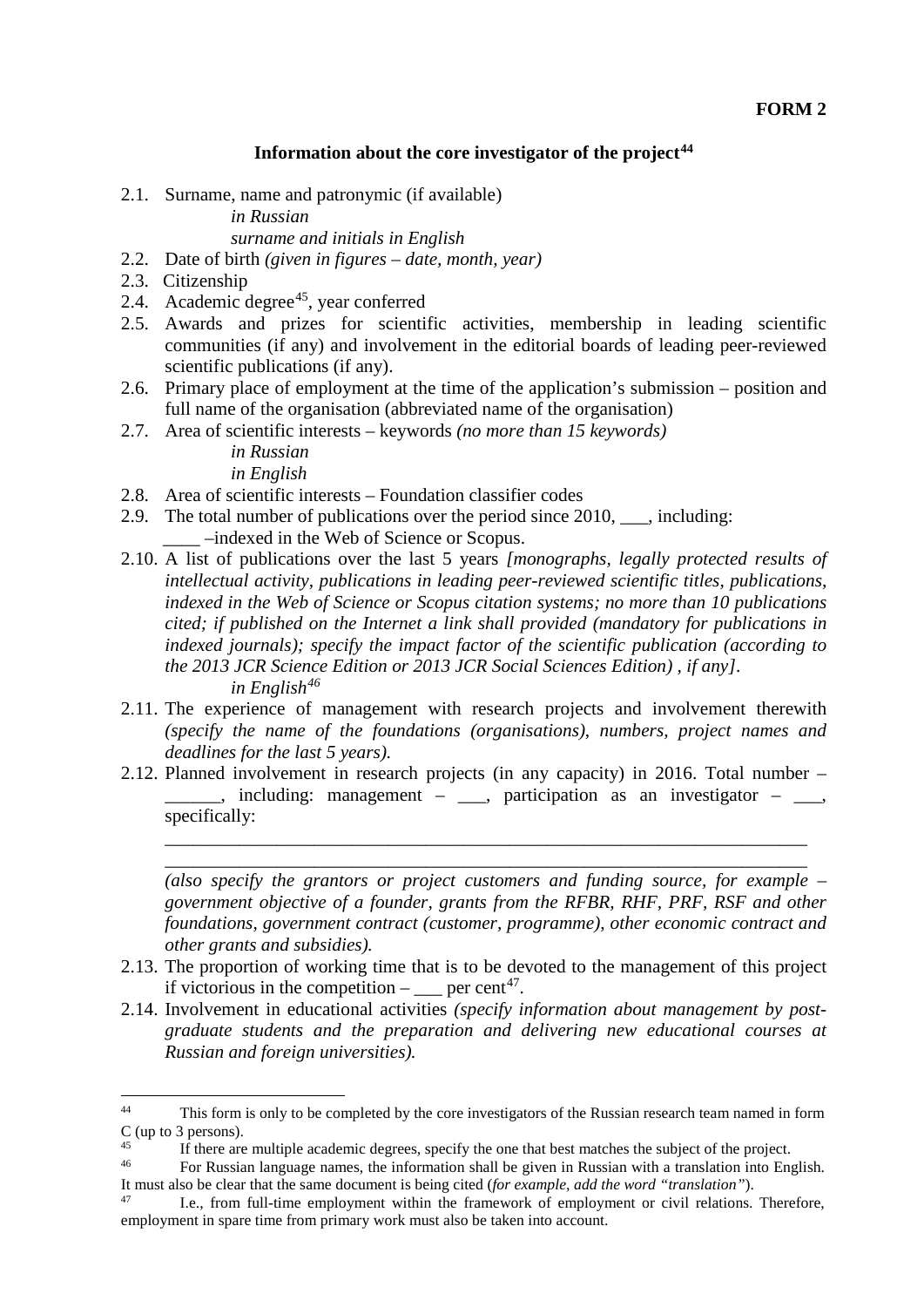2.15. Contact telephone number and e-mail.

2.16. Involvement in the project: Core investigator of the project.

I have read and agree with the conditions of the Foundation's competition. I confirm my participation in the project.

I consent<sup>[48](#page-13-0)</sup> to the processing (including the collection, classification, accumulation, storage, updating, use and destruction) of the personal data I have provided above by the Russian Science Foundation (address: Moscow, ul. Solyanka, d. 14, str. 3) for the purpose of conducting an expert evaluation of the application and preparing analytical materials on competitions for the period until the liquidation of the operator (Foundation). I may withdraw this consent in written form

Identification document

<u>.</u>

\_\_\_\_\_\_\_\_\_\_\_\_\_\_\_\_\_\_\_\_\_\_\_\_\_\_\_\_\_\_\_\_\_\_\_\_\_\_\_\_\_\_\_\_\_\_\_\_\_\_\_\_\_\_\_\_\_\_\_\_\_\_\_\_\_\_\_\_\_\_\_\_\_\_ \_\_\_\_\_\_\_\_\_\_\_\_\_\_\_\_\_\_\_\_\_\_\_\_\_\_\_\_\_\_\_\_\_\_\_\_\_\_\_\_\_\_\_\_\_\_\_\_\_\_\_\_\_\_\_\_\_\_\_\_\_\_\_\_\_\_\_\_\_\_\_\_\_\_

**Signature of core project investigator**

\_\_\_\_\_\_\_\_\_\_\_\_\_\_\_\_\_\_\_\_\_\_\_\_\_\_\_\_\_\_\_\_\_\_\_\_\_\_\_\_\_\_\_\_\_\_\_\_\_\_\_\_\_\_\_\_\_\_\_\_\_\_\_\_\_\_\_\_\_\_\_\_\_\_ *(type, number, issue date, issuing authority, please print)*

<span id="page-13-0"></span><sup>48</sup> In accordance with the requirements of Federal Law No. 152-FZ dated 27 July 2006 "On Personal Data".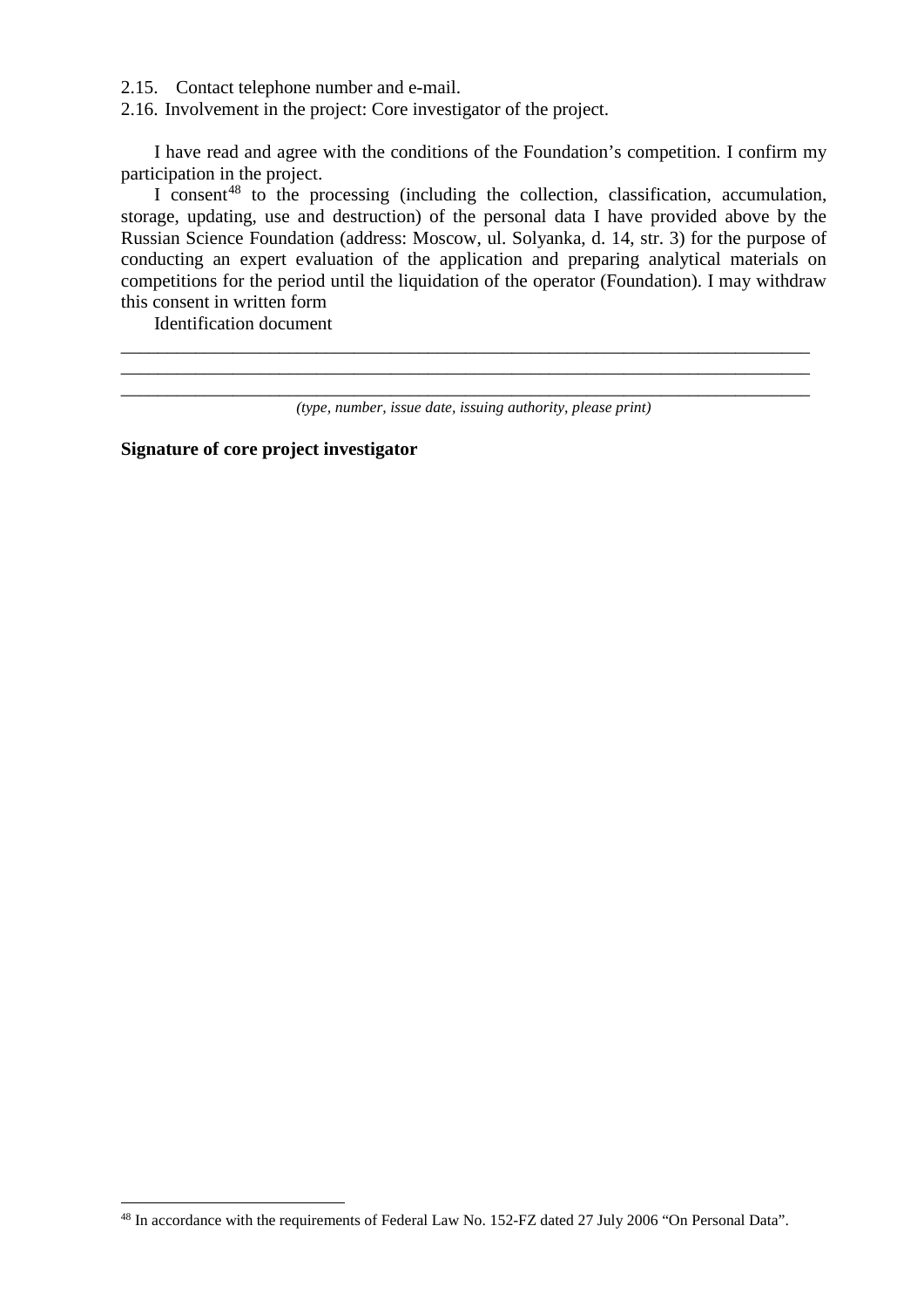#### **Information about the organisation**

(given for the organisation via which funding is provided)

- 3.1. Full name *(given in accordance with registration documents)*
- 3.2. Abbreviated name
- 3.3. Name in English
- 3.4. Form of incorporation (specify for OKOPF*)*
- 3.5. Ownership form (*specify for OKFS)*
- 3.6. Departmental affiliation
- 3.7. INN, OKPO
- 3.8. Address
- 3.9. Actual address
- 3.10. Constituent entity of the Russian Federation
- 3.11. Position, surname, name and patronymic (if available) of organisation head
- 3.12. Contact telephone number
- 3.13. E-mail

The head of the organisation confirms that:

– he has read the conditions of the Foundation's competition and consents to the funding of the project via the organisation if it is supported.

– the organisation shall meet the obligations for payment of taxes to all budgets and mandatory payments to public extra-budgetary funds, is financially reliable, is not in the process of liquidation or reorganisation, has not been declared insolvent (bankrupt), does not have seized property and its economic activities have not been suspended.

– in the event application is declared the winner, the organisation shall undertake the following obligations:

– to conclude civil or employment (fixed-term) contracts with the members of the Russian research team $49$ ;

– to pay the Russian research team members remuneration for the work performed on the project under orders from the Russian team leader;

– annually submit a report on the proper use of the Russian Science Foundation's grant.

The organisation head guarantees:

– that the total amount of annual remuneration for a member of the Russian research team shall not exceed 30 per cent of the total annual remuneration for all members of the Russian research team[50;](#page-14-1)

– that the amount of annual remuneration for Russian research team members aged under and including 39 years shall not be less than 50 cent of the total annual remuneration for all Russian research team members;

– the provision of the necessary facility and access to the available experimental base for scientific research.

#### **Signature of the Russian team leader**

**Signature of the head of the organisation** (authorised representative acting on the basis of a power of attorney)<sup>[51](#page-14-2)</sup> and **seal of the organisation.** 

<span id="page-14-0"></span> $^{49}$  If such contracts have not been previously concluded.<br> $^{50}$  Including quarantees established by the logislation of 49

<span id="page-14-1"></span><sup>50</sup> Including guarantees established by the legislation of the Russian Federation, deductions on insurance premiums for mandatory pension insurance, for mandatory medical insurance and for mandatory social insurance in the event of temporary disability and in connection with maternity and for mandatory social insurance against accidents at work and occupational diseases.

<span id="page-14-2"></span><sup>&</sup>lt;sup>51</sup> If the form is signed by an authorised representative of the organisation, the power of attorney shall be attached to the hard copy of the application (copy of the power of attorney certified by the organisation's seal).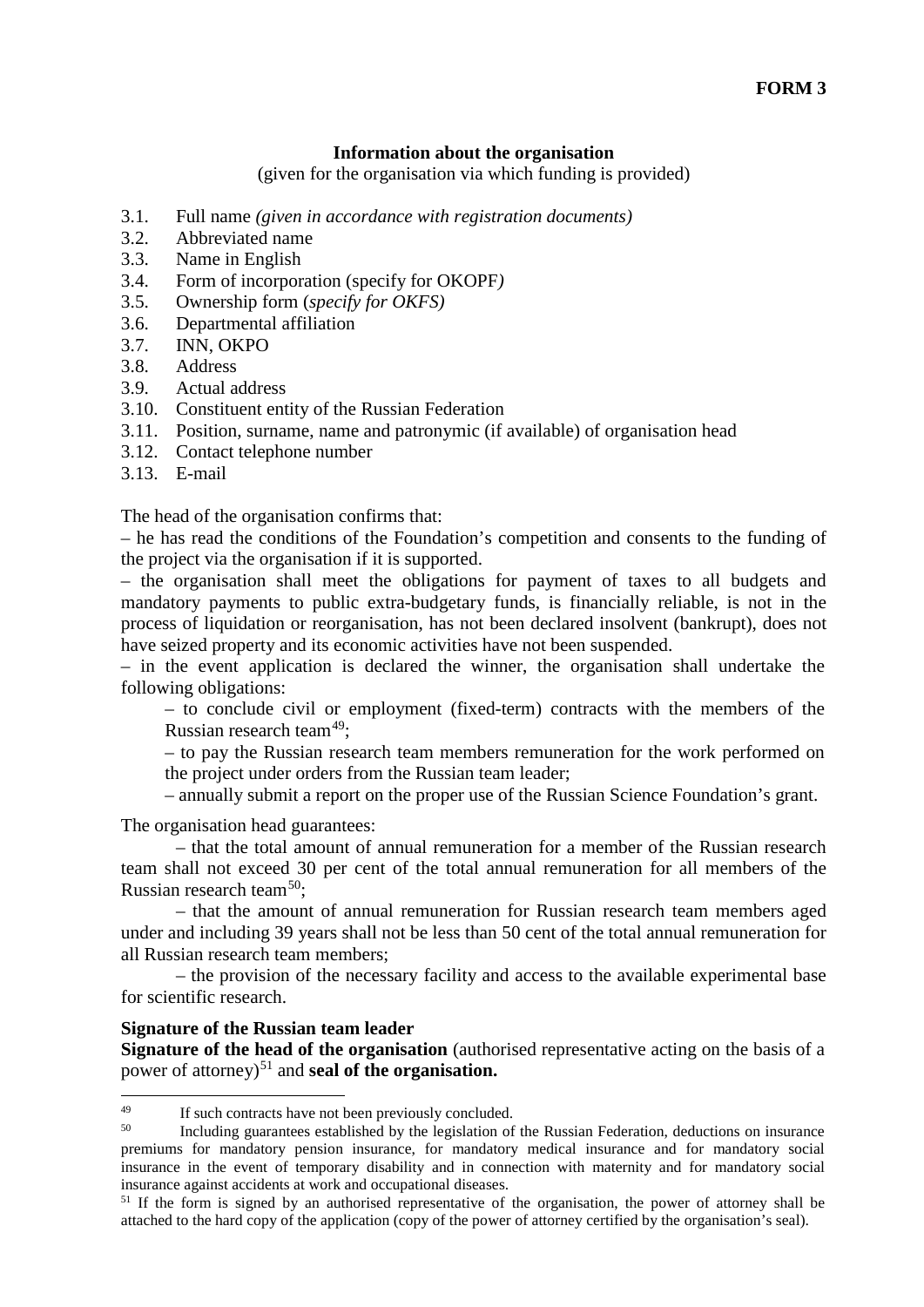4.1. Scientific problem to be solved by the project

*in Russian*

*in English*

4.2. Relevance of the problem for the given branch of knowledge and the scientific significance of the problem's solution

*in Russian*

*in English*

4.3. Specific objective within the problem that the project is to solve and its scope

*in Russian in English*

4.4. Scientific novelty of the objective, substantiation of the achievability of the solution to the objective and the feasibility of obtaining the planned results

*in Russian*

*in English*

4.5. Current state of research on the problem and the main areas of research in international science

> *in Russian in English*

- 4.6. Main international scientific competitors
- 4.7. Proposed methods and approaches, general work plan for the entire project implementation period and the anticipated results *(at least 2 pages; including an indication of the specific anticipated results by year; general plan given with a breakdown by year)*

*in Russian*

- *in English*
- 4.8. The scientific groundwork on the project available to the international research team, experience in collaborative project implementation *(specify previously obtained results as well as programmes and methods developed)*
- 4.9. List of equipment, materials, information and other resources available to the international research team to complete the project *(including a description of the need to use them for the project's implementation).*
- 4.10. The working plan of the Russian research team for the first year of implementation *(also specify planned business trips as part of the project).*

*in Russian in English*

- 4.11. Planned scope of work for the first year for each core investigator of the Russian research team *(including the Russian team leader).*
- 4.12. The specific scientific results anticipated at the end of the first year *(the presentation form must provide the ability to conduct an expert evaluation of the results and assess the degree of completion stated in the draft work plan).*

*in Russian*

<u>.</u>

*in English*

4.13. List of equipment, materials, information and other resources for the project's implementation that are planned to be acquired by the Russian research team using the

<span id="page-15-0"></span> $52$  Text in items from 4.1 to 4.8 must be relevant to the information provided by the Indian research team in the application to the DEPARTMENT. If the application does not satisfy the requirements of item 6 of Competition documentation, it is not considered eligible for the grant competition. Items from 4.9 to 4.13 are applicable for Russian research team only.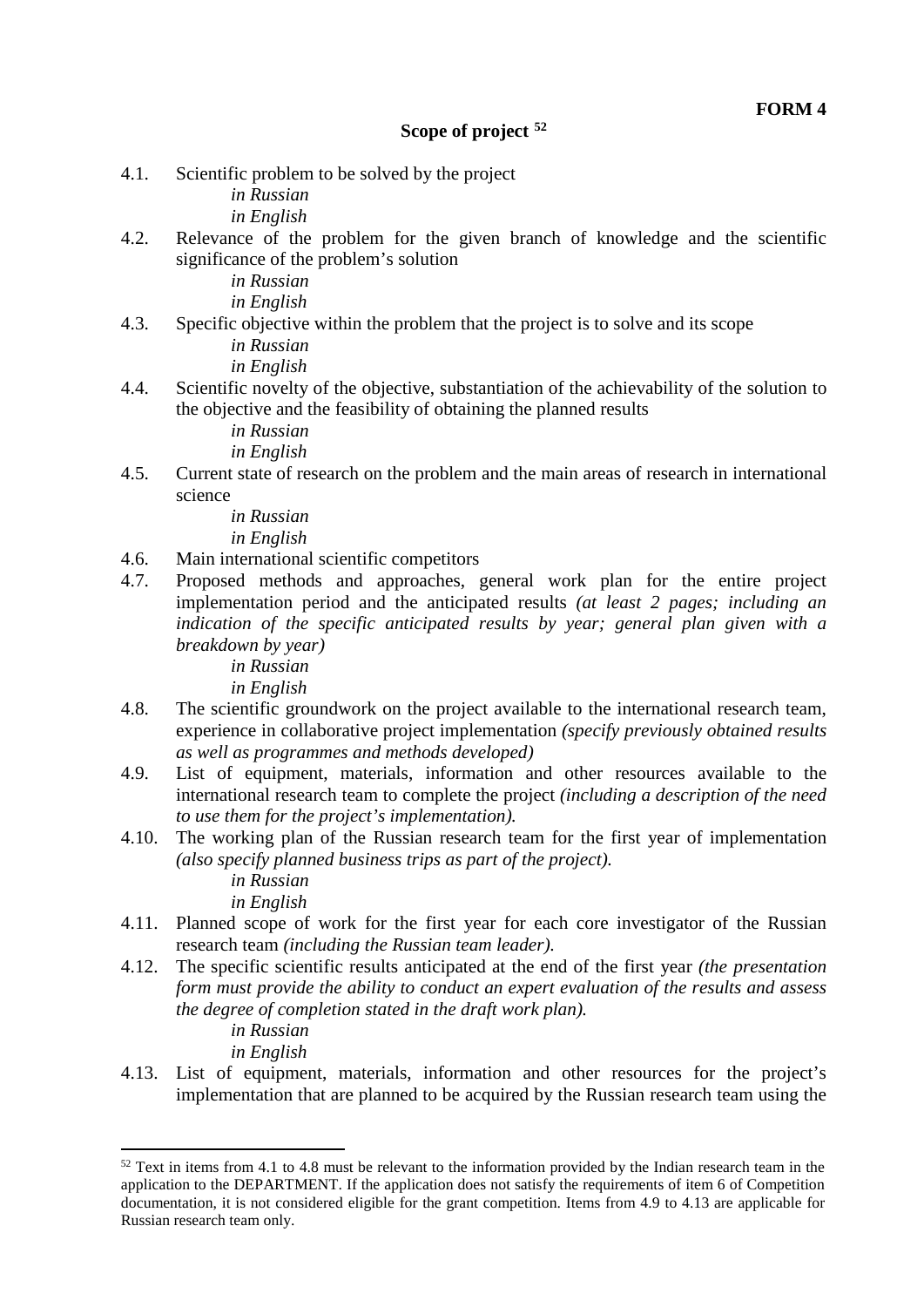Foundation's grant *(including a description of the need to use them for the project's implementation)*.

- 4.14. A file<sup>[53](#page-16-0)</sup> with additional information  $1^{54}$  $1^{54}$  $1^{54}$
- 4.15. A file<sup>[55](#page-16-2)</sup> with additional information 2 (if the information given in file 1 proves insufficient)

#### **Signature of the Russian team leader**

<span id="page-16-0"></span><sup>53</sup> With graphics, photos, drawings and other information about the project scope. In pdf format, up to 3 megabytes.

<span id="page-16-1"></span> $54$  The text in files with additional information must be provided in Russian. A translation into English shall be required if the applicant deems this information as significant for the expert.

<span id="page-16-2"></span><sup>&</sup>lt;sup>55</sup> With graphics, photos, drawings and other information about the project scope. In pdf format, up to 3 megabytes.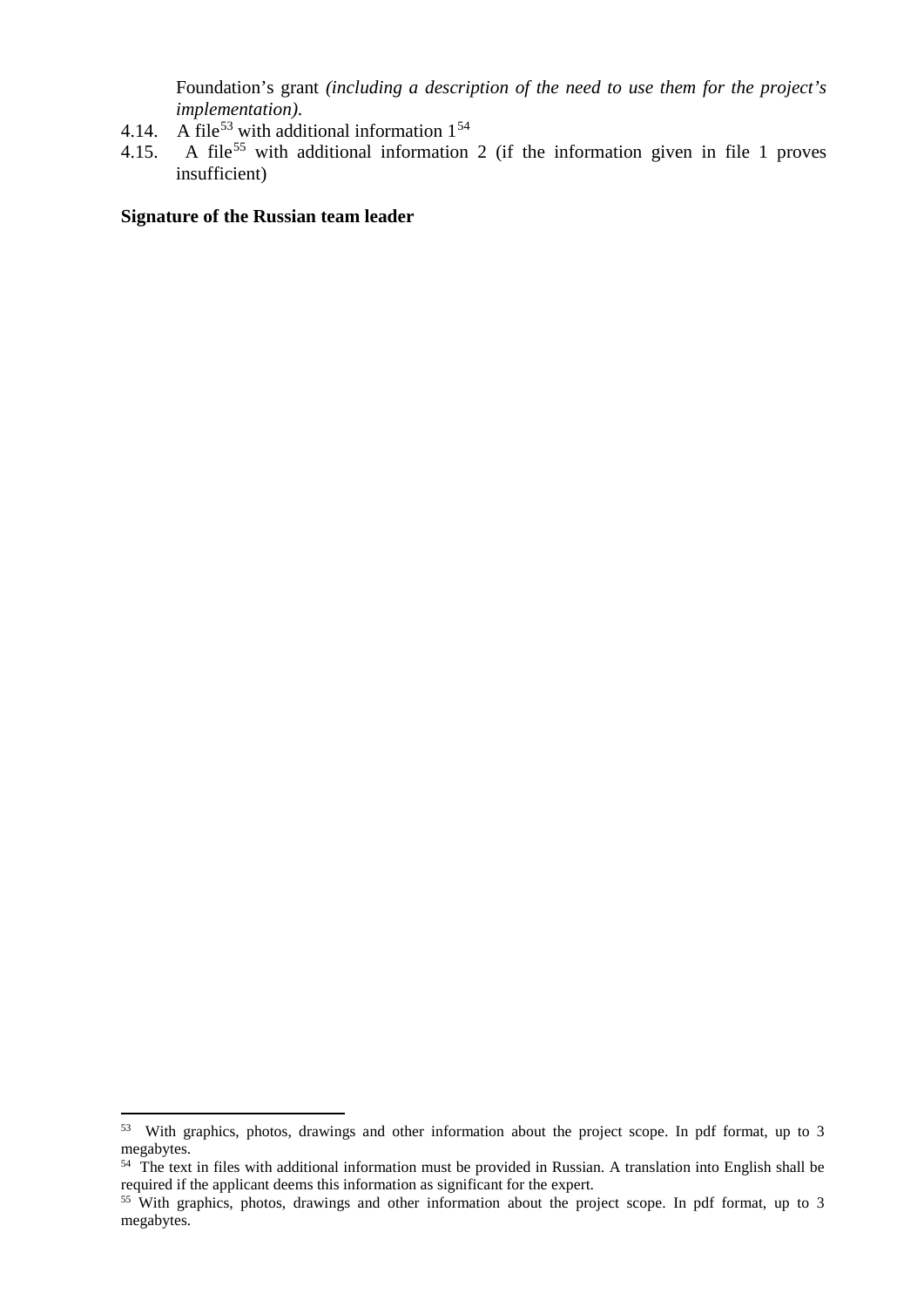### **Requested funding for 2016**

#### 5.1. **Planned project expenditures**

| <b>Item</b><br>No. | <b>Grant expenditure designation</b>                                                                                                                                          | <b>Amount of</b><br>expenditures<br>(thousand<br>roubles $56$ |
|--------------------|-------------------------------------------------------------------------------------------------------------------------------------------------------------------------------|---------------------------------------------------------------|
|                    | <b>TOTAL</b>                                                                                                                                                                  |                                                               |
| 1.                 | Remuneration for the project investigators (with allowances)                                                                                                                  |                                                               |
| 2.                 | Payment for the services of third party organisations for the<br>implementation of the research project <sup>57</sup>                                                         |                                                               |
| 3.                 | Expenditures on the purchase of equipment and other property<br>required for the scientific research (including installation,<br>commissioning, employee training and repair) |                                                               |
| $\overline{4}$ .   | Expenditures on the purchase of materials and components for<br>scientific research                                                                                           |                                                               |
| 5.                 | Other expenditures for the implementation of the project                                                                                                                      |                                                               |
| 6.                 | Organisation's overhead <sup>58</sup>                                                                                                                                         |                                                               |

#### 5.2. **Breakdown of planned expenditures**

*for item 1 - the amount of remuneration (including the leader, core investigators and other team members hired to perform work under the project) is specified, including the guarantees established by the legislation of the Russian Federation, deductions on insurance premiums for mandatory pension insurance, for mandatory medical insurance and for mandatory social insurance in the event of temporary disability and in connection with maternity and for mandatory social insurance against accidents at work and occupational diseases;* 

*for item 2* – *a list of planned contracts (accounts) with third party organisations is provided with an indication of the subject and amount of each contract.*

*for item 3 – a list of equipment and other property that is to be purchased and required for the scientific research is provided.*

*for item 4 – a breakdown of the planned materials and components is provided.*

*for item 5 – other expenditures are provided for the purpose of implementing the project, including for business trips, the payment of communication services and transport services, expenditures are not broken down.*

*for item 6 – expenditures are not broken down and not substantiated.* 

#### **Signature of the Russian team leader**

**Signature of the head of the organisation** (authorised representative acting on the basis of a power of attorney)[59](#page-17-3) and **seal of the organisation.**

-

<span id="page-17-0"></span><sup>&</sup>lt;sup>56</sup> Without separators with one decimal place.<br> $\frac{57}{2}$  No more than 15 per cent of the grant

<span id="page-17-1"></span> $57$  No more than 15 per cent of the grant.<br> $58$  No more than 10 per cent of the grant.

<span id="page-17-2"></span>

<span id="page-17-3"></span><sup>&</sup>lt;sup>59</sup> If the form is signed by an authorised representative of the organisation, the power of attorney shall be attached to the hard copy of the application (copy of the power of attorney certified by the organisation's seal).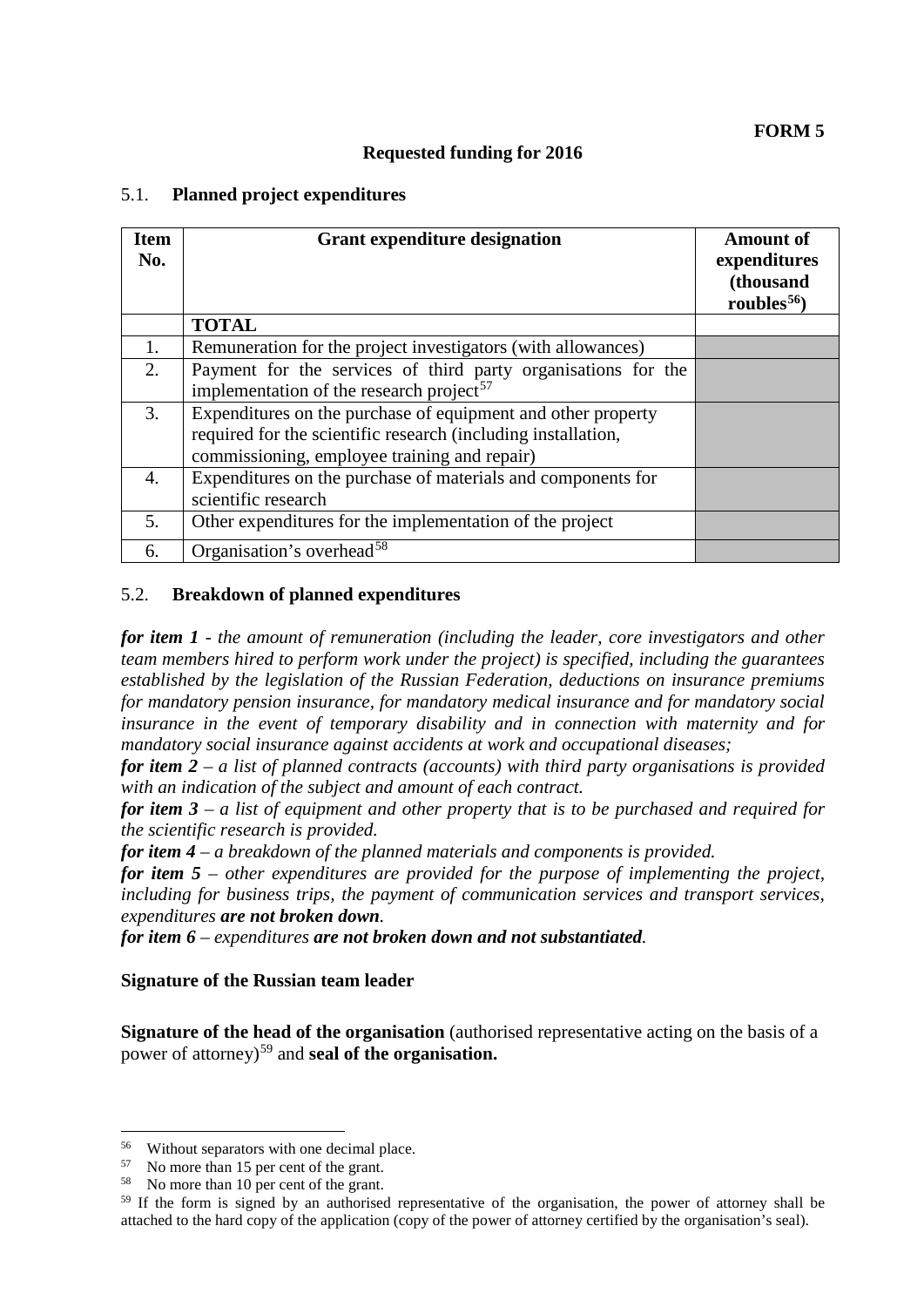## **Appendix 2**

#### **Sample letter for Russian and Indian organisations, participating in coordinated competition of DST and RSF**

Russian Science Foundation

… (Russian organisation) …, , and …(Indian organisation) …, on the other hand, in case of receiving grant from the DST and Russian Science Foundation (RSF) are obliged to provide necessary facilities and equipment for implementation of coordinated project (DST\_RSF:…) directed by (…) from the Russian team and (…) from the Indian team for the period of the funding of the project in the above mentioned organisations.

Plan and terms of the activities, implemented within the framework of the project, as well as the distribution of the project activities between Russian and Indian research teams will comply with proposals, approved for grant funding.

We agree, that the results of intellectual activities, originated from collective creative work during the implementation of the project, will be used by their holders on equal terms and in accordance with national legislation. We are notified that according to the Russian legislation Russian Federation may use for public needs the results of intellectual activity, originated from implementation of the project by Russian team on the basis of non-exclusive license provided by the rights holder to the state licensee.

We are also notified on the requirement of the Russian Science Foundation to the Russian research team concerning the number of publications, prepared during the implementation of the project, in titles, indexed in Web of Science or Scopus, that may not be less than it was indicated in the proposal, submitted to the Russian Science Foundation.

We are notified that Russian Science Foundation may reduce the amount of a grant, suspend or terminate the transfer of grant funds to the Russian team in following situations:

- the size of the Russian Federation's property contribution to the Russian Science Foundation is reduced
- the Foundation's Management Board comes to the above mentioned decision based on the results of audit, an expert evaluation of reports submitted by Russian team
- the Russian team and/or Russian organisation violates the conditions and objectives of the grant proposal
- the project or certain activities within the project are found to receive (have received) finance support other than coordinated grant from RSF and DST
- falsified data in the grant proposal, submitted for the competition, is revealed
- the Russian research team and/or Russian organisation violates the requirements of Russian legislation or conditions of the Agreement between the Russian research team and/or Russian organisation and Russian Science Foundation